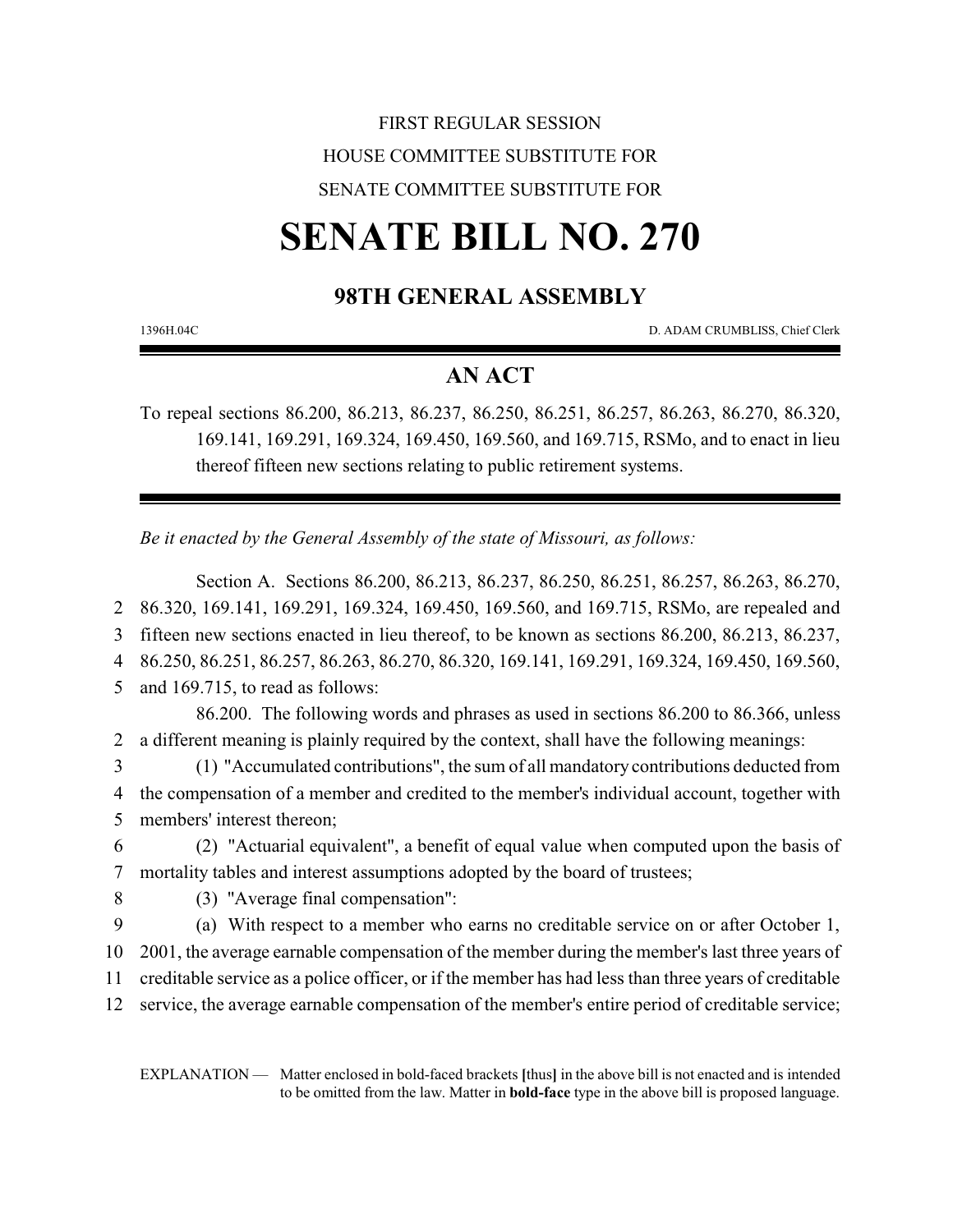(b) With respect to a member who is not participating in the DROP pursuant to section 86.251 on October 1, 2001, who did not participate in the DROP at any time before such date, and who earns any creditable service on or after October 1, 2001, the average earnable compensation of the member during the member's last two years of creditable service as a policeman, or if the member has had less than two years of creditable service, then the average earnable compensation of the member's entire period of creditable service;

 (c) With respect to a member who is participating in the DROP pursuant to section 86.251 on October 1, 2001, or whose participation in DROP ended before such date, who returns to active participation in the system pursuant to section 86.251, and who terminates employment as a police officer for reasons other than death or disability before earning at least two years of creditable service after such return, the portion of the member's benefit attributable to creditable service earned before DROP entry shall be determined using average final compensation as defined in paragraph (a) of this subdivision; and the portion of the member's benefit attributable to creditable service earned after return to active participation in the system shall be determined using average final compensation as defined in paragraph (b) of this subdivision;

 (d) With respect to a member who is participating in the DROP pursuant to section 86.251 on October 1, 2001, or whose participation in the DROP ended before such date, who returns to active participation in the system pursuant to section 86.251, and who terminates employment as a police officer after earning at least two years of creditable service after such return, the member's benefit attributable to all of such member's creditable service shall be determined using the member's average final compensation as defined in paragraph (b) of this subdivision;

 (e) With respect to a member who is participating in the DROP pursuant to section 86.251 on October 1, 2001, or whose participation in DROP ended before such date, who returns to active participation in the system pursuant to section 86.251, and whose employment as a police officer terminates due to death or disability after such return, the member's benefit attributable to all of such member's creditable service shall be determined using the member's average final compensation as defined in paragraph (b) of this subdivision; and

 (f) With respect to the surviving spouse or surviving dependent child of a member who earns any creditable service on or after October 1, 2001, the average earnable compensation of the member during the member's last two years of creditable service as a police officer or, if the member has had less than two years of creditable service, the average earnable compensation of the member's entire period of creditable service;

(4) "Beneficiary", any person in receipt of a retirement allowance or other benefit;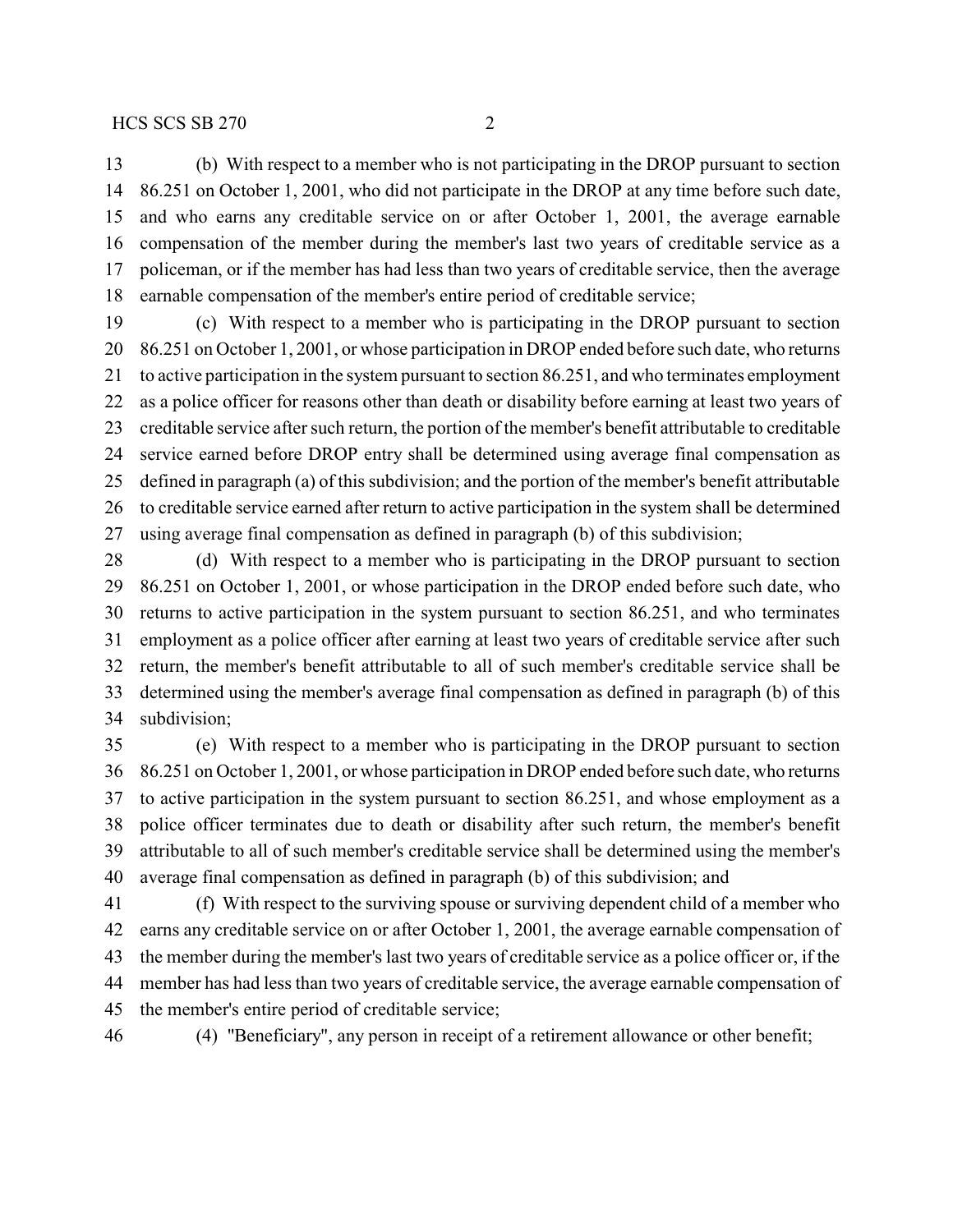(5) **[**"Board of police commissioners", any board of police commissioners, police commissioners and any other officials or boards now or hereafter authorized by law to employ and manage a permanent police force in such cities;

 (6)**]** "Board of trustees", the board provided in sections 86.200 to 86.366 to administer the retirement system;

 **[**(7)**] (6)** "Creditable service", prior service plus membership service as provided in sections 86.200 to 86.366;

**[**(8)**] (7)** "DROP", the deferred retirement option plan provided for in section 86.251;

 **[**(9)**] (8)** "Earnable compensation", the annual salary established under section 84.160 which a member would earn during one year on the basis of the member's rank or position plus any additional compensation for academic work and shift differential that may be provided by any official or board now or hereafter authorized by law to employ and manage a permanent police force in such cities. Such amount shall include the member's deferrals to a deferred compensation plan pursuant to Section 457 of the Internal Revenue Code or to a cafeteria plan pursuant to Section 125 of the Internal Revenue Code or, effective October 1, 2001, to a transportation fringe benefit program pursuant to Section 132(f)(4) of the Internal Revenue Code. Earnable compensation shall not include a member's additional compensation for overtime, standby time, court time, nonuniform time or unused vacation time. Notwithstanding the foregoing, the earnable compensation taken into account under the plan established pursuant to sections 86.200 to 86.366 with respect to a member who is a noneligible participant, as defined in this subdivision, for any plan year beginning on or after October 1, 1996, shall not exceed the 68 amount of compensation that may be taken into account under Section  $401(a)(17)$  of the Internal Revenue Code, as adjusted for increases in the cost of living, for such plan year. For purposes of this subdivision, a "noneligible participant" is an individual who first becomes a member on or after the first day of the first plan year beginning after the earlier of:

(a) The last day of the plan year that includes August 28, 1995; or

(b) December 31, 1995;

 **[**(10)**] (9)** "Internal Revenue Code", the federal Internal Revenue Code of 1986, as amended;

 **[**(11)**] (10)** "Mandatory contributions", the contributions required to be deducted from the salary of each member who is not participating in DROP in accordance with section 86.320;

 **[**(12)**] (11)** "Medical board", the **[**board of three physicians of different disciplines**] health care organization** appointed by the trustees of the police retirement board and responsible for arranging and passing upon all medical examinations required under the provisions of sections 86.200 to 86.366, which **[**board**]** shall investigate all essential statements and certificates made by or on behalf of a member in connection with an application for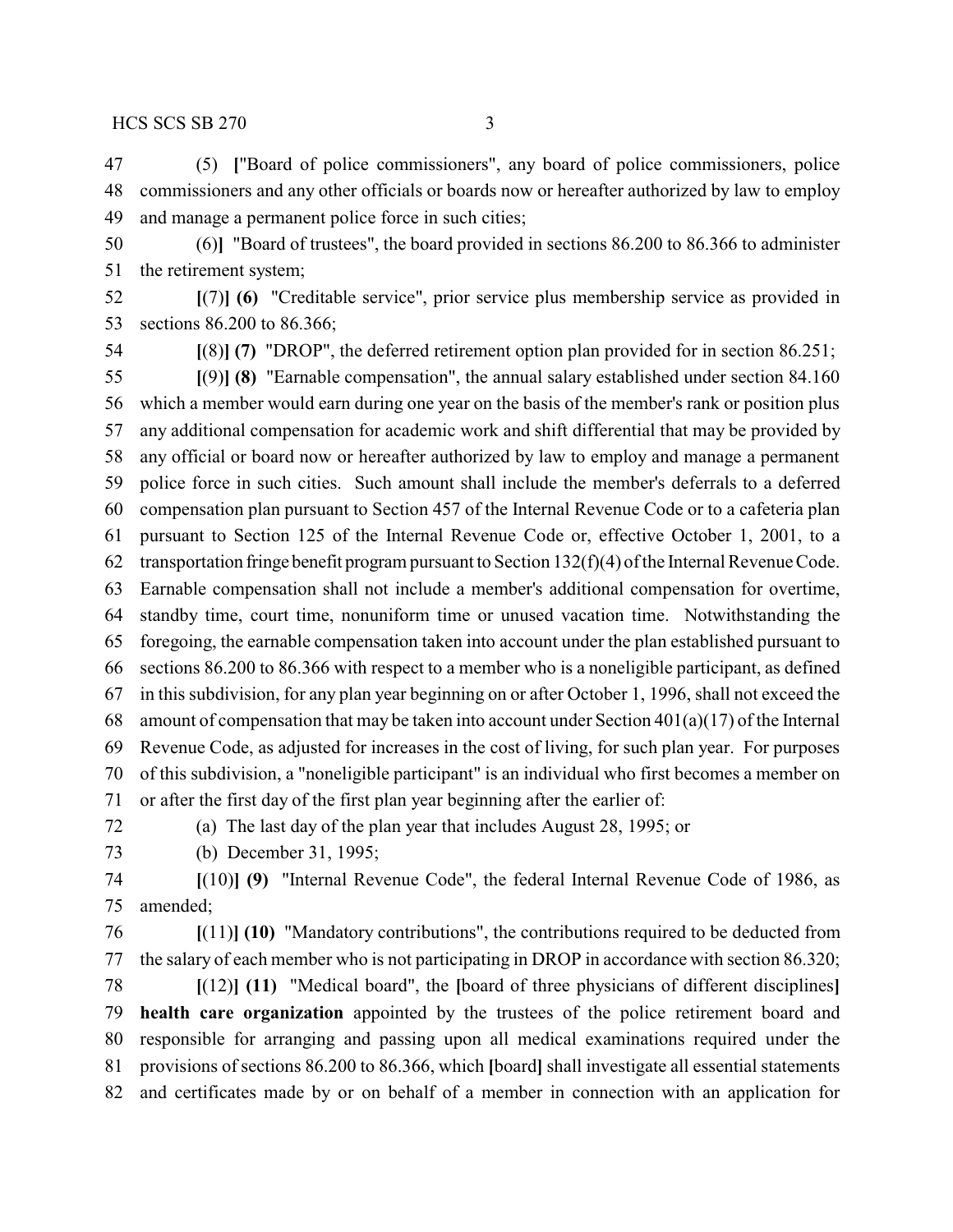disability retirement and shall report in writing to the board of trustees its conclusions and recommendations**[**, which can be based upon the opinion of a single member or that of an outside specialist if one is appointed, upon all the matters referred to such medical board**]**;

 **[**(13)**] (12)** "Member", a member of the retirement system as defined by sections 86.200 to 86.366;

 **[**(14)**] (13)** "Members' interest", interest on accumulated contributions at such rate as may be set from time to time by the board of trustees;

 **[**(15)**] (14)** "Membership service", service as a policeman rendered since last becoming a member, except in the case of a member who has served in the Armed Forces of the United States and has subsequently been reinstated as a policeman, in which case "membership service" means service as a policeman rendered since last becoming a member prior to entering such armed service;

 **[**(16)**] (15)** "Plan year" or "limitation year", the twelve consecutive-month period beginning each October first and ending each September thirtieth;

 **[**(17)**] (16)** "Policeman" or "police officer", anymember of the police force of such cities who holds a rank in such police force;

 **[**(18)**] (17)** "Prior service", all service as a policeman rendered prior to the date the system becomes operative or prior to membership service which is creditable in accordance with the provisions of sections 86.200 to 86.366;

 **[**(19)**] (18)** "Reserve officer", any member of the police reserve force of such cities, armed or unarmed, who works less than full time, without compensation, and who, by his or her assigned function or as implied by his or her uniform, performs duties associated with those of a police officer and who currently receives a service retirement as provided by sections 86.200 to 86.366;

 **[**(20)**] (19)** "Retirement allowance", annual payments for life as provided by sections 86.200 to 86.366 which shall be payable in equal monthly installments or any benefits in lieu thereof granted to a member upon termination of employment as a police officer and actual retirement;

 **[**(21)**] (20)** "Retirement system", the police retirement system of the cities as defined in sections 86.200 to 86.366;

 **[**(22)**](21)** "Surviving spouse", the surviving spouse of amember who was the member's spouse at the time of the member's death.

86.213. 1. The general administration and the responsibility for the proper operation of the retirement system and for making effective the provisions of sections 86.200 to 86.366 are

hereby vested in a board of trustees of nine persons. The board shall be constituted as follows: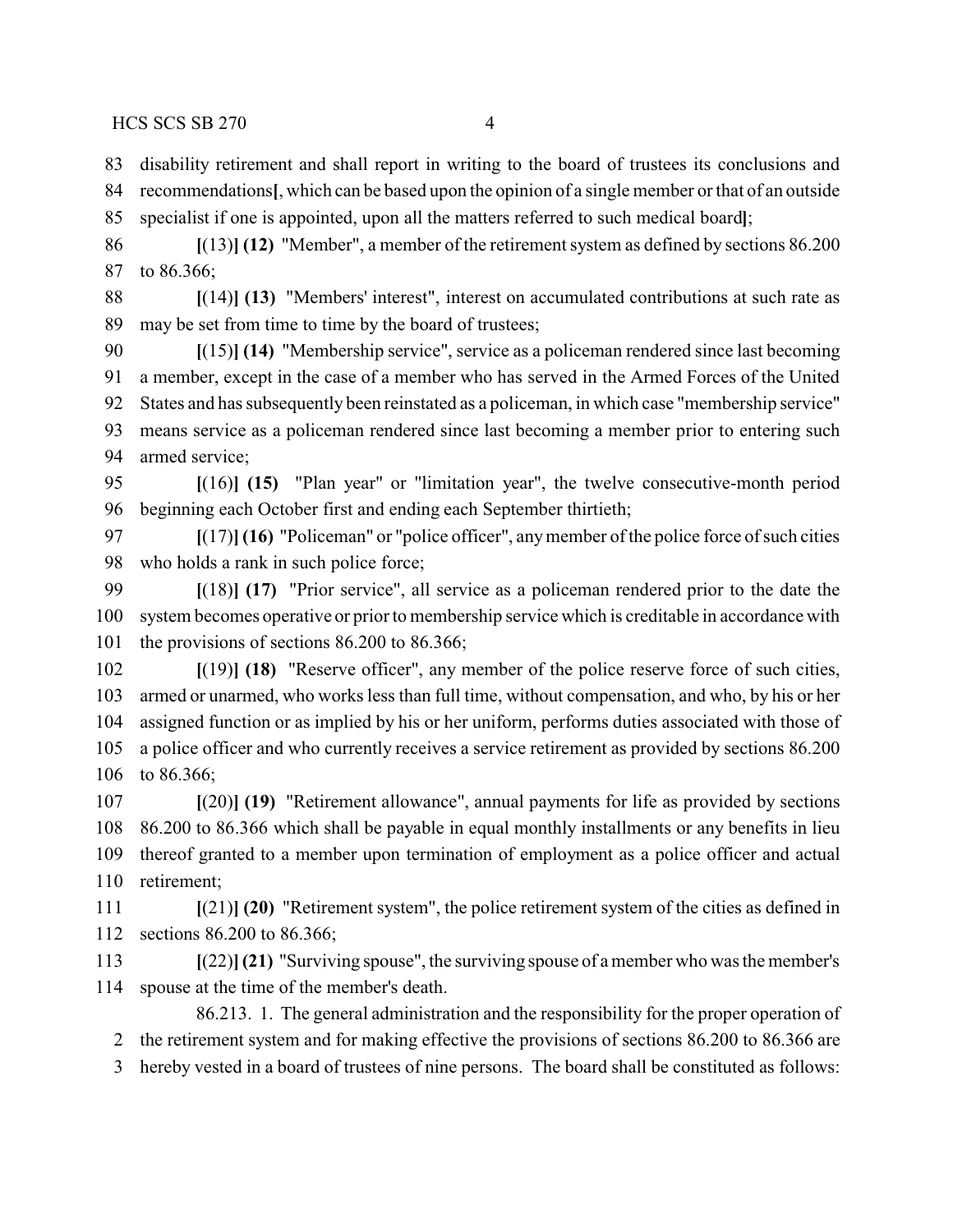(1) The comptroller of the city, ex officio. If the comptroller is absent from any meeting of the board of trustees for any cause whatsoever, the comptroller may be represented by either the deputy comptroller or the first assistant comptroller who in such case shall have full power to act as a member of the said board of trustees;

 (2) Two members to be appointed by the mayor of the city to serve for a term of two years, except the mayor shall not appoint the police chief of the municipal police force**[**,**] or** the city's director of public safety**[**, or the president of the board of police commissioners of the city**]**;

 (3) Three members to be elected by the members of the retirement system of the city for a term of three years; provided, however, that the term of office of the first three members so elected shall begin immediately upon their election and one such member's term shall expire one year from the date the retirement system becomes operative, another such member's term shall expire two years from the date the retirement system becomes operative and the other such member's term shall expire three years from the date the retirement system becomes operative; provided, further, that such members shall be members of the system and hold office only while members of the system;

 (4) Three members who shall be retired members of the retirement system to be elected by the retired members of the retirement system for a term of three years; except that, the term of office of the first two members so elected shall begin immediately upon their election and one such member's term shall expire two years from the date of election and the other such member's term shall expire three years from the date of election.

 2. Any member elected chairman of the board of trustees may serve without term limitations.

 3. Each commissioned elected trustee shall be granted travel time by the St. Louis metropolitan police department to attend any and all functions that have been authorized by the board of trustees of the police retirement system of St. Louis. Travel time, with compensation, for a trustee shall not exceed thirty days in any board fiscal year.

86.237. 1. The board of trustees is authorized to use the city counselor of the specified cities as a legal advisor to the board of trustees and may also appoint an attorney-at-law or firm of attorneys-at-law to serve as the legal advisor and consultant to the board of trustees and to represent the system and the board of trustees in all legal proceedings.

 2. The board of trustees shall designate a **[**medical director, who**] medical board which** shall **[**appoint physicians, including himself or herself if appropriate, as he or she deems necessary to**]** arrange for and pass upon all medical examinations required under the provisions of sections 86.200 to 86.366. Such **[**physicians**] medical board** shall investigate all essential statements as to physical or mental conditions made by or on behalf of a member in connection with an application for disability retirement and shall report in writing **[**their**] to the board of**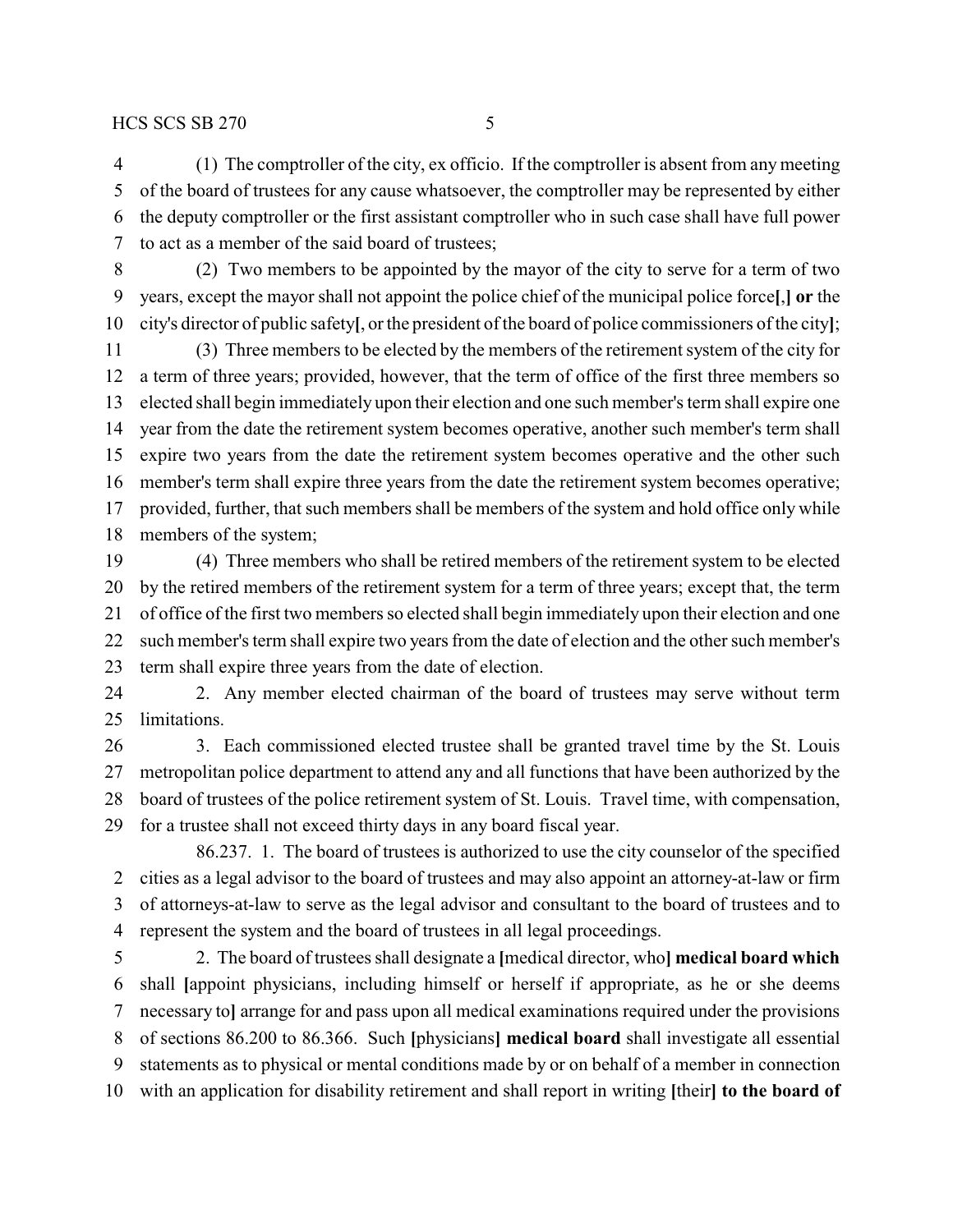**trustees its** conclusions and recommendations upon all the matters referred to them. **[**The

medical director shall report in writing to the board of trustees conclusions and recommendations

concerning all essential statements as to physical or mental conditions made by or on behalf of

a member in connection with an application for disability retirement.**]**

86.250. Retirement of a member on a service retirement allowance shall be made by the board of trustees as follows:

 (1) Any member may terminate employment as a police officer and actually retire after completing twenty or more years of creditable service or attaining the age of fifty-five upon the member's written application to the board of trustees setting forth at what time, but not more than ninety days subsequent to the execution and filing of the application, the member desires to be retired;

 (2) Any member in service who has attained the age of sixty-five shall be terminated as a police officer and actually retired forthwith provided that upon request of the **[**board**] chief** of police **[**commissioners**]** the board of trustees may permit such member to remain in service for periods of not to exceed one year from the date of the last request from the **[**board**] chief** of police **[**commissioners**]**.

86.251. 1. The board of trustees may develop and establish a deferred retirement option plan (DROP) in which members who are eligible for retirement but who have not terminated employment as police officers and who have not actually retired may participate. The DROP shall be designed to allow members with at least twenty years of creditable service or who have attained the age of fifty-five who have achieved eligibility for retirement and are entitled to a service retirement allowance and other benefits to postpone actual retirement, continue active employment and accumulate a deferred receipt of the service retirement allowance. No one shall participate in the DROP for a period exceeding five years.

 2. Anymember who has at least twenty years of creditable service or has attained the age of fifty-five may elect in writing before retirement to participate in the DROP. A member electing to participate in the DROP shall postpone actual retirement, shall continue in active employment and shall not receive any direct retirement allowance payments or benefits during the period of participation.

14 3. Upon the start of the participation in the DROP, the member shall cease to make any mandatory contributions to the system. No contribution shall be required by the city into the DROP account. During the period of participation in the DROP, the amount that the member would have received as a service retirement allowance if the member had actually retired instead of entering DROP shall be deposited monthly in the member's DROP account which shall be established in the member's name by the board of trustees. The member's service retirement allowance shall not be adjusted for any cost-of-living increases for any period prior to the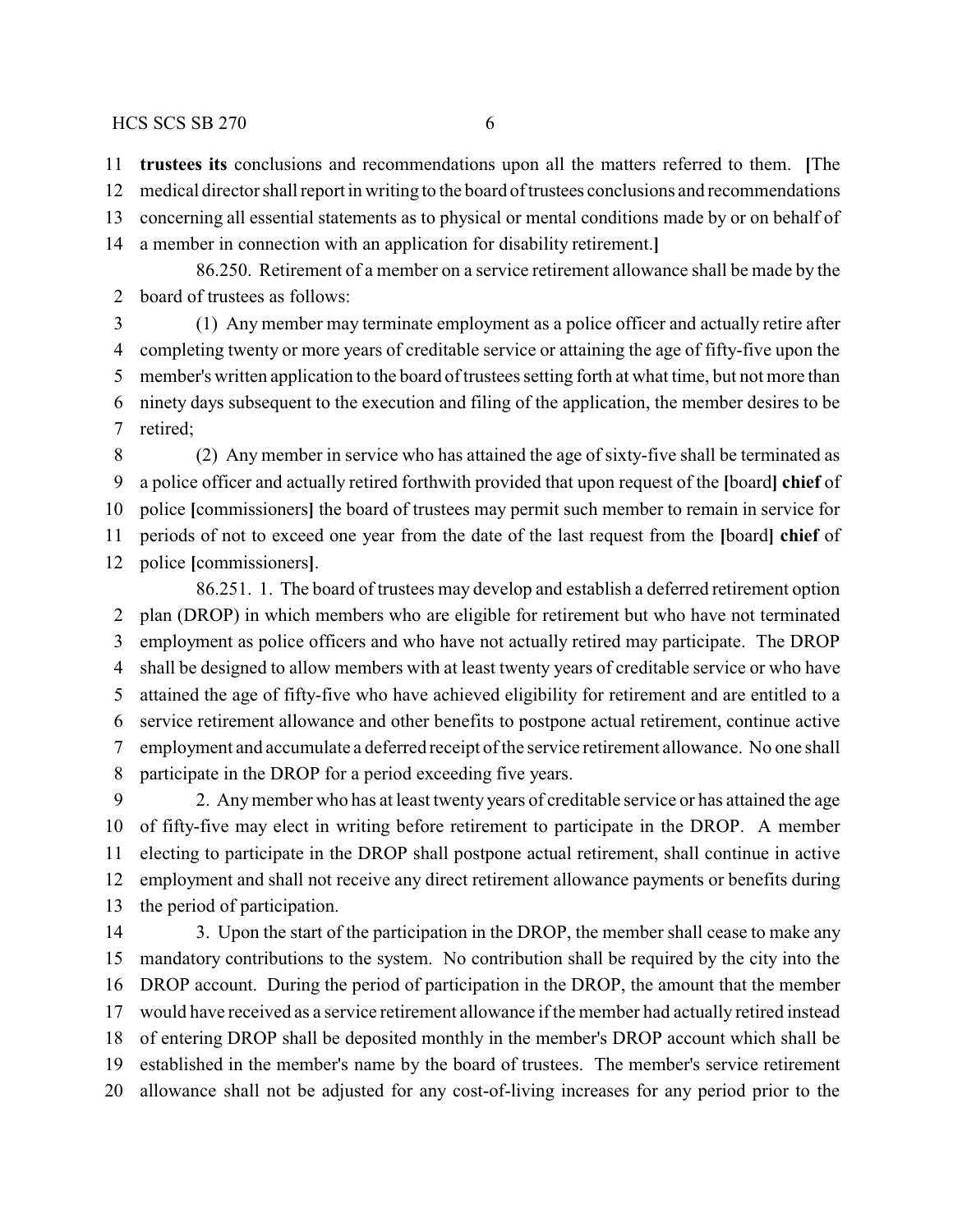member's termination of employment as a police officer and actual retirement. Cost-of-living increases, if any, for any period following the member's termination of employment as a police officer and actual retirement shall be applied only to monthly service retirement payments made following termination of employment as a police officer and actual retirement. Service earned during the period of participation in the DROP shall not be creditable service and shall not be counted in determination of any service retirement allowance or surviving spouse's or dependents' benefits. Compensation paid during the period of participation in the DROP shall not be earnable compensation and shall not be counted in the determination of any service retirement allowance or surviving spouse's or dependent's benefits. The member's service retirement allowance shall be frozen as of the date the member enters DROP. Except as specifically provided in sections 86.200 to 86.366, the member's frozen service retirement allowance shall not increase while the member is participating in DROP or after the member's participation in DROP ends, and the member shall not share in any benefit improvement that is enacted or that becomes effective while such member is participating in the DROP.

 4. A member shall cease participation in the DROP upon the termination of the member's employment as a police officer and actual retirement, or at the end of the five-year period commencing on the first day of the member's participation in the DROP, or as of the effective date**[**, but in no event prior to October 1, 2001,**]** of the member's election to return to active participation in the system, whichever occurs first. A member's election to return to active participation in the system before the end of the five-year period commencing on the first day of participation in the DROP shall be made and shall become effective in accordance with procedures established by the board of trustees**[**, but in no event prior to October 1, 2001**]**. Upon the member's termination of employment as a police officer and actual retirement, the member shall elect to receive the value of the member's DROP account, in one of the following forms of payment:

(a) A lump sum payment; or

 (b) Equal monthly installments over a ten-year period. Either form of payment should begin within thirty days after the member's notice to the board of trustees that the member has selected a particular option.

 5. If a member who is participating in the DROP elects to return to active participation in the system or if a member who is participating in the DROP does not terminate employment and actually retires as a police officer in the city for which the retirement system was established pursuant to sections 86.200 to 86.366 at the end of the five-year period commencing on the first day of the member's participation in the DROP, the member shall return to active participation in the system and shall resume making mandatory contributions to the system effective as of the day after participation in the DROP ends **[**or, if later, October 1, 2001**]**. The board of trustees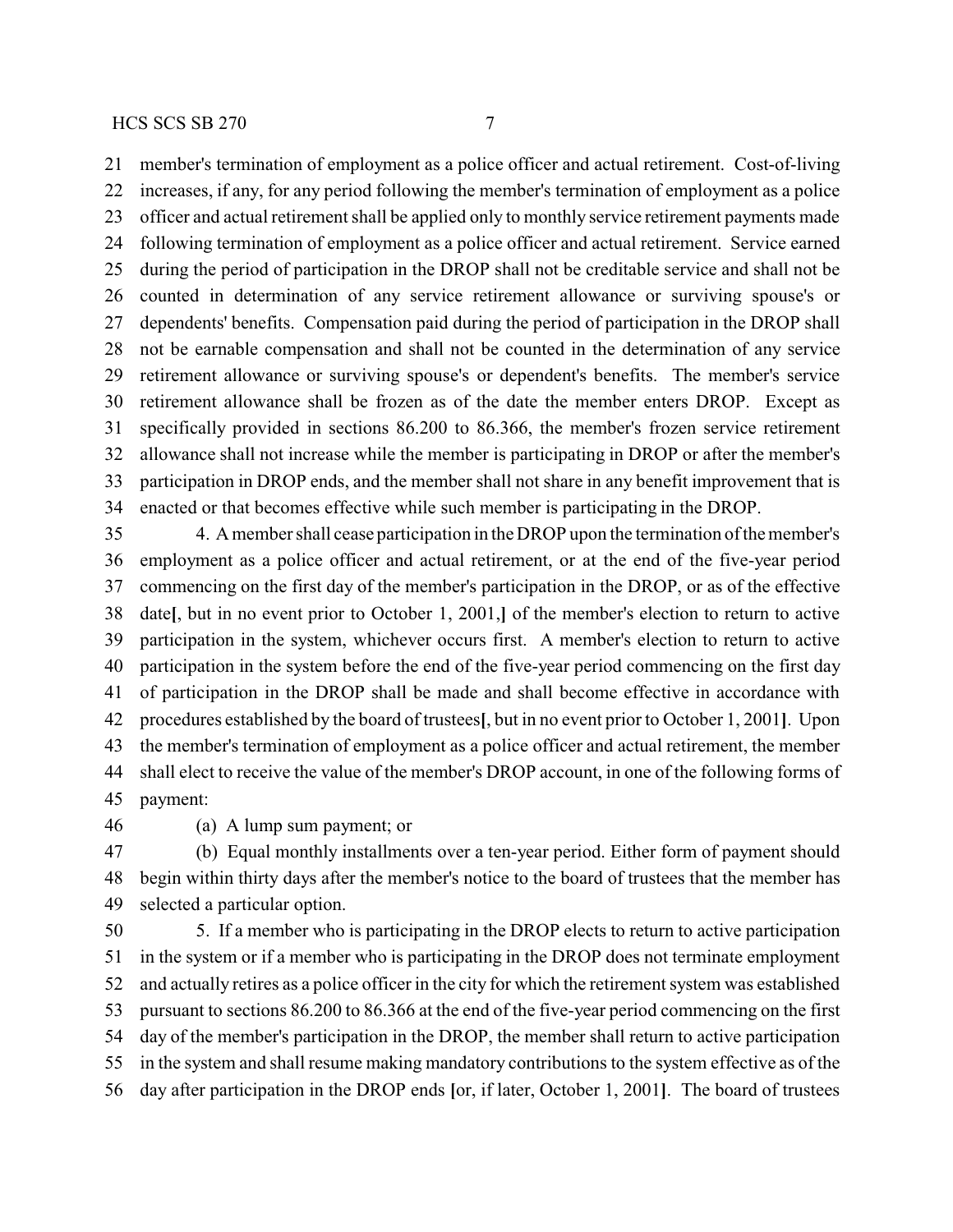shall notify the **[**police commissioners**] chief of police** to begin deducting mandatory contributions from the member's salary and the member's employment period shall count as creditable service beginning as of the day the member returns to active participation.

 6. In no event shall a member whose participation in DROP has ended for any reason be eligible to participate in DROP again.

 7. Upon the member's termination of employment as a police officer and actual retirement, the member's mandatory contributions to the retirement system shall be paid to the member pursuant to subsection 4 of section 86.253.

 8. If a member dies prior to termination of employment as a police officer and actual retirement while participating in the DROP or before the member has received full withdrawal of the amount in the member's DROP account under the installment optional payment form, the remaining balance of the member's DROP account shall be payable to the member's surviving spouse; or, if the member is then unmarried, to the member's dependent children in equal shares; or, if none, to the member's dependent mother or father; or, if none, to the member's designated beneficiary or, if no such beneficiary is then living, to the member's estate. Payment shall be made in a lump sum within sixty days after receipt by the board of trustees of evidence and proof of the death of a member. In addition, the member's mandatory contributions, if any, that were not already paid to the member pursuant to subsection 4 of section 86.253 shall be paid to the member's surviving spouse pursuant to section 86.288.

 9. If a member applies for and receives benefits for an accidental disability retirement allowance pursuant to the provisions of section 86.263, the member shall forfeit all rights, claims or interest in the member's DROP account and the member's benefits shall be calculated as if the member has continued in employment and had not elected to participate in the DROP. Any portion of a DROP account that has been forfeited as provided in this subsection shall be a general asset of the system.

82 10. A member's DROP account shall earn interest equal to the rate of return earned by 83 the system's investment portfolio on a market value basis, including realized and unrealized gains and losses, net of investment expense, as certified by the system's actuary. As of the last day of each plan year beginning after DROP participation begins, the member's DROP account balance, determined as of the last day of the prior plan year, shall be credited with interest at the investment rate earned by the assets of the retirement system for such prior plan year. If distribution of the member's DROP account balance is made in a lump sum under subsection 4 or 8 of this section, interest for the plan year of distribution shall be credited on the ending balance for the prior plan year at the investment rate earned on the assets of the retirement system for the prior plan year, in proportion to the part of the plan year preceding the date of the member's termination of employment or death, whichever is earlier. If the member's DROP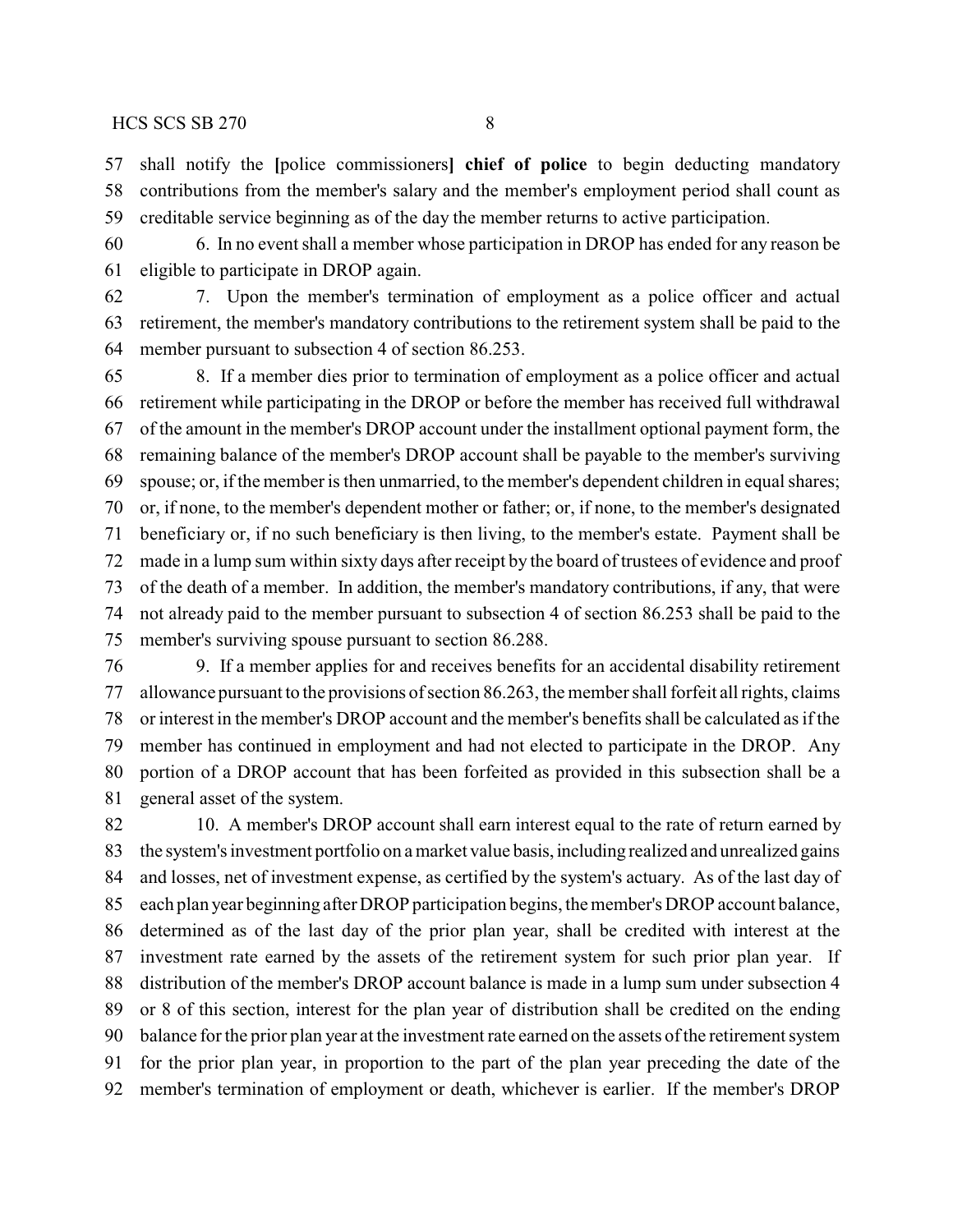account is paid in equal monthly installments pursuant to subsection 4 of this section, interest during the installment period shall be credited as of the last day of each plan year ending after installment payment begins on the account balance as of the first or last day of the plan year, whichever is lower, at the investment rate earned by the assets of the system for the prior plan year. Interest for the year in which the final installment is paid shall be credited on the balance remaining after the final installment is paid, at the investment rate earned on the assets of the system for the prior plan year, in proportion to the part of the plan year preceding payment of the final installment. Any interest credited to the DROP account during the installment period shall be paid as soon as reasonably possible after the final monthly installment. No interest shall be credited on amounts, if any, added to the member's DROP account during the year in which the distribution of the account is completed.

 11. The board of trustees shall not incur any liability individually or on behalf of other individuals for any act or omission made in good faith in relation to the DROP or assets credited to DROP accounts established by this section. The provisions of the Internal Revenue Code and regulations promulgated thereunder shall supersede any provision of this section if there is any inconsistency with the Internal Revenue Code or regulation.

 12. Upon the receipt by the board of trustees of evidence and proof that the death of a member resulted from an event occurring while the member was in the actual performance of duty, and if the member is participating in the DROP, the member's surviving spouse or, if the member is then unmarried, the member's unmarried dependent children, may elect within thirty days after the member's death to have the amount in the member's DROP account paid in the form of a monthly survivor annuity. Payment of the survivor annuity shall begin within sixty days after the election is received. Payment to the member's surviving spouse shall continue until the surviving spouse's death; payment to the member's unmarried dependent children shall be made while any child qualifies as an unmarried dependent child pursuant to section 86.280. The survivor annuity shall be the actuarial equivalent of the member's DROP account as of the date of the member's death. In no event shall the total amount paid pursuant to this subsection be less than the member's DROP account balance as of the date of the member's death.

86.257. 1. Upon the application of the **[**board**] chief** of police **[**commissioners or any successor body**] or a member**, any member who has completed ten or more years of creditable service or upon the police retirement system created by sections 86.200 to 86.366 first attaining, after August 28, 2013, a funded ratio, as defined in section 105.660 and as determined by the system's annual actuarial valuation, of at least eighty percent, a member who has completed five or more years of creditable service and who has become permanently unable to perform the duties of a police officer as the result of an injury or illness not exclusively caused or induced by the actual performance of his or her official duties or by his or her own negligence shall be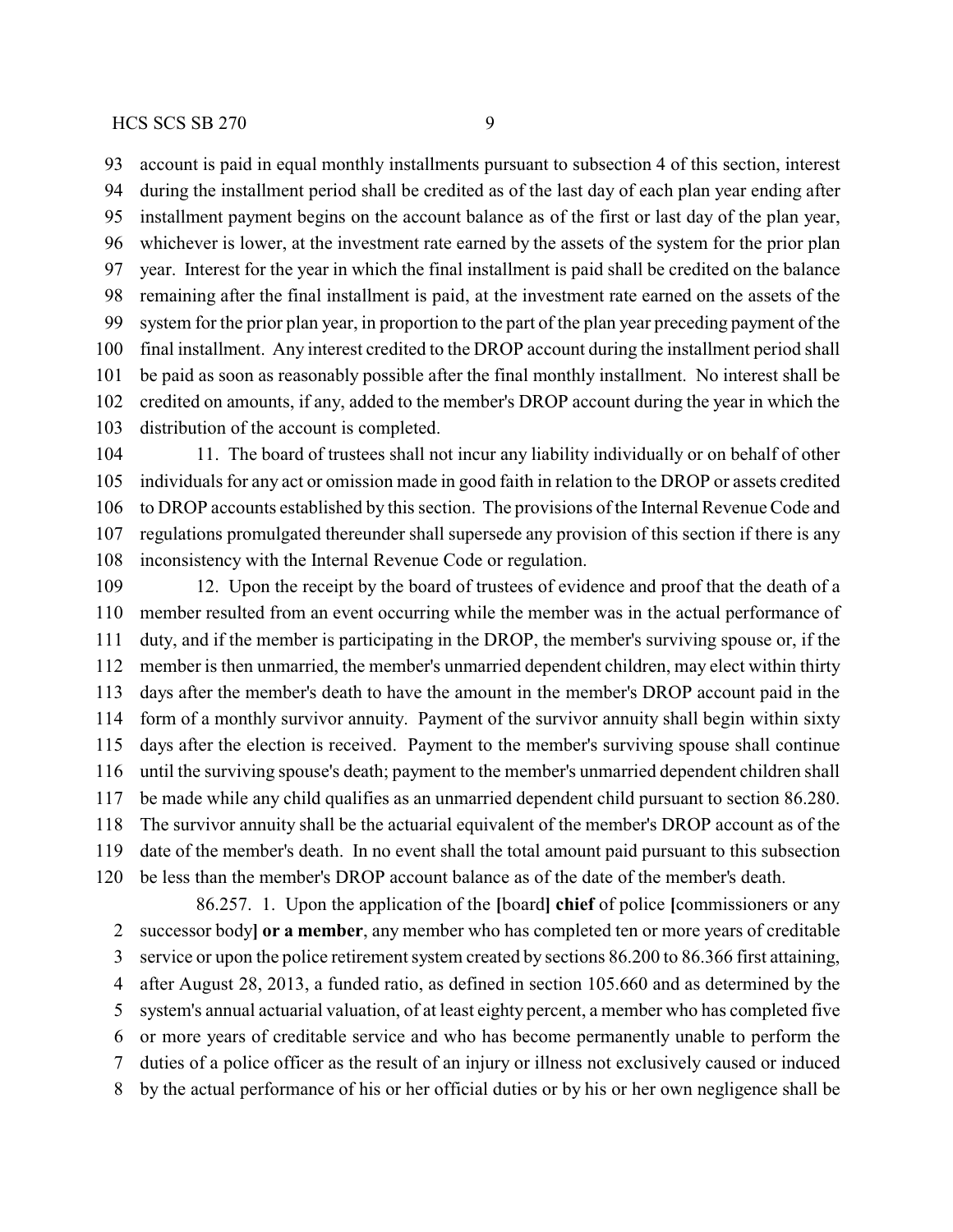retired by the board of **[**police commissioners or any successor body**] trustees of the police**

 **retirement system** upon certification by the medical board of the police retirement system and approval by the board of trustees of the police retirement system that the member is mentally or physicallyunable to perform the duties of a police officer, that the inability is permanent or likely to become permanent, and that the member should be retired.

 2. Once each year during the first five years following such member's retirement, and at least once in everythree-year period thereafter, the board of trustees may, and upon the member's application shall, require any nonduty disability beneficiary who has not yet attained sixty years of age to undergo a medical examination at a place designated by the medical board or such physicians as the medical board appoints. If any nonduty disability beneficiary who has not attained sixty years of age refuses to submit to a medical examination, his or her nonduty disability pension may be discontinued until his or her withdrawal of such refusal, and if his or her refusal continues for one year, all rights in and to such pension may be revoked by the board of trustees.

23 3. If the medical board certifies to the board of trustees that a nonduty disability beneficiary is able to perform the duties of a police officer, and if the board of trustees concurs on the report, then such beneficiary's nonduty disability pension shall cease.

 4. If upon cessation of a disability pension under subsection 3 of this section, the former disability beneficiary is restored to active service, he or she shall again become a member, and he or she shall contribute thereafter at the same rate as other members. Upon his or her subsequent retirement, he or she shall be credited with all of his or her active retirement, but not including any time during which the former disability beneficiary received a disability pension under this section.

86.263. 1. Any member in active service who is permanently unable to perform the full and unrestricted duties of a police officer as the natural, proximate, and exclusive result of an accident occurringwithin the actual performance of dutyat some definite time and place, through no negligence on the member's part, shall be retired bythe board of **[**police commissioners or any successor body**] trustees of the police retirement system** upon certification by **[**one or more physicians of**]**the medical board that the member is mentally or physically unable to perform the full and unrestricted duties of a police officer, that the inability is permanent or likely to become permanent, and that the member should be retired. The inability to perform the "full and unrestricted duties of a police officer" means the member is unable to perform all the essential job functions for the position of police officer as established by the **[**board**] chief** of police **[**commissioners or any successor body**]**.

 2. No member shall be approved for retirement under the provisions of subsection 1 of this section unless the application was made and submitted **[**to the board of police commissioners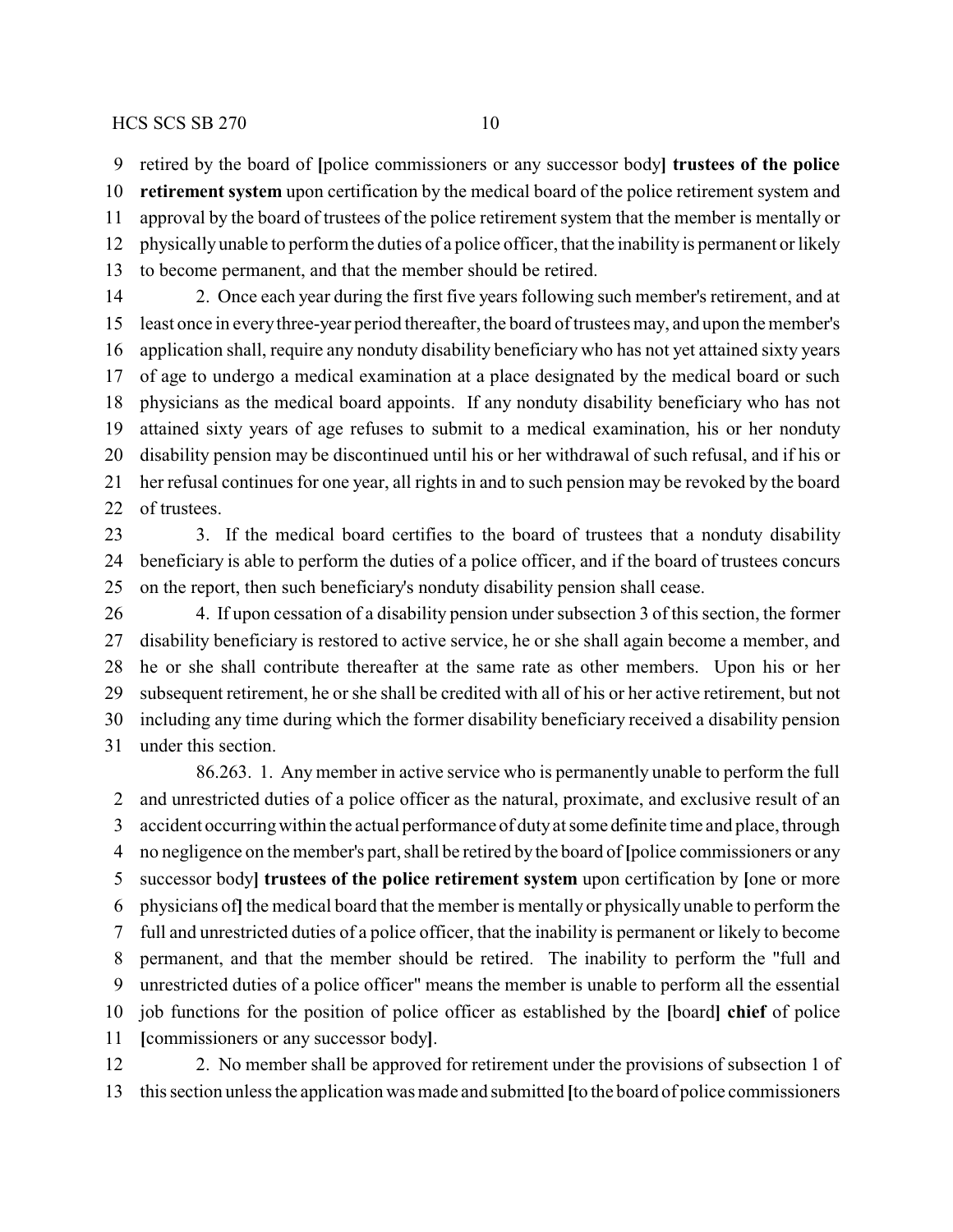or any successor body**] by the chief of police or a member** no later than five years following the date of accident, provided, that if the accident was reported within five years of the date of the accident and an examination made of the member within thirty days of the date of accident by a health care provider whose services were provided through the **[**board**] chief** of police **[**commissioners**]** with subsequent examinations made as requested, then an application made more than five years following the date of the accident shall be considered timely.

 3. Once each year during the first five years following a member's retirement, and at least once in every three-year period thereafter, the board of trustees may require any disability beneficiary who has not yet attained sixty years of age to undergo a medical examination or medical examinations at a place designated by the medical board or such physicians as the medical board appoints. If any disability beneficiary who has not attained sixty years of age refuses to submit to a medical examination, his or her disability pension may be discontinued by the board of trustees of the police retirement system until his or her withdrawal of such refusal, and if his or her refusal continues for one year, all rights in and to such pension may be revoked by the board of trustees.

 4. If the medical board certifies to the board of trustees that a disability beneficiary is able to perform the duties of a police officer, then such beneficiary's disability pension shall cease.

 5. If upon cessation of a disability pension under subsection 4 of this section, the former disability beneficiary is restored to active service, he or she shall again become a member, and he or she shall contribute thereafter at the same rate as other members. Upon his or her subsequent retirement, he or she shall be credited with all of his or her active service time as a member including the service time prior to receiving disability retirement, but not including any time during which the former disability beneficiary received a disability pension under this section.

 6. If upon cessation of a disability pension under subsection 4 of this section, the former disability beneficiary is not restored to active service, such former disability beneficiary shall be entitled to the retirement benefit to which such former disability beneficiary would have been entitled if such former disability beneficiary had terminated service for any reason other than dishonesty or being convicted of a felony at the time of such cessation of such former disability beneficiary's disability pension. For purposes of such retirement benefits, such former disability beneficiary shall be credited with all of the former disability beneficiary's active service time as a member, but not including any time during which the former disability beneficiary received a disability beneficiary pension under this section.

86.270. 1. Any determination of whether a member is disabled under the provisions of section 86.257 or 86.263 shall consist of an investigation of the member's physical and mental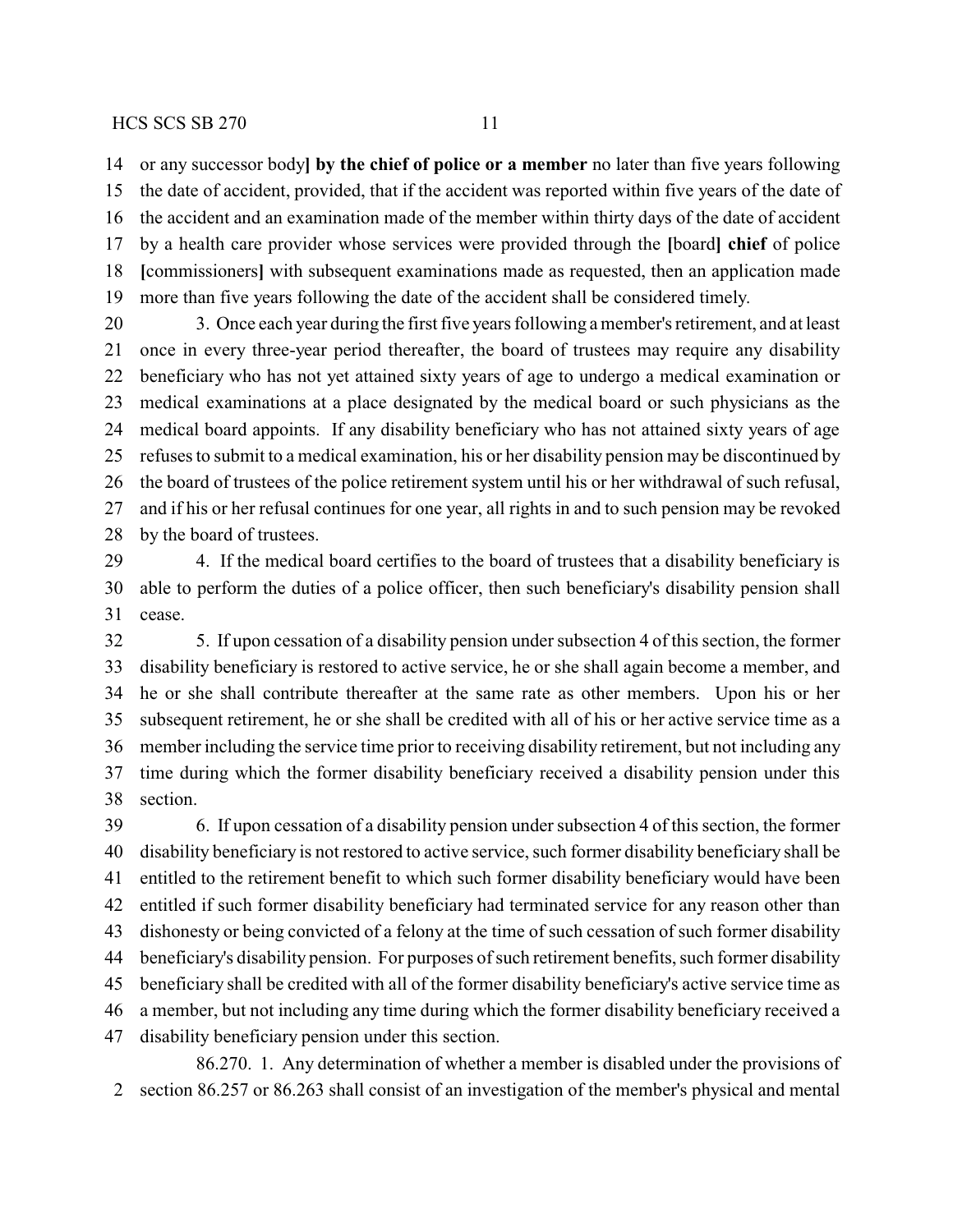condition by the medical **[**director**] board** of the police retirement system **[**and all physicians appointed by the medical director**]** under the provisions of section 86.237 and an investigation by the board of trustees of the police retirement system of any other matter relevant to determine whether the member satisfies the applicable requirements of section 86.257 or 86.263. The board of trustees may authorize the use of staff of the police retirement system and other persons not employed by the police retirement system to assist in its investigation. The board of trustees of the police retirement system and the medical **[**director**] board** of the police retirement system and any such physicians appointed by the medical **[**director**] board** under the provisions of section 86.237 may communicate with each other as to matters relevant to determine whether the member satisfies the applicable requirements of section 86.257 or 86.263.

 2. The board of trustees shall require each member who applies for disability benefits and any disability beneficiary to be reexamined under the provisions of section 86.257 or 86.263 to undergo medical examinations at places designated by the medical **[**director**] board** and any physicians appointed by the medical **[**director**] board** under the provisions of section 86.237. **[**The examination shall be made by the medical director or by any physicians appointed by the medical director under the provisions of section 86.237.**]**

86.320. 1. The board of trustees shall certify to the **[**board**] chief** of police **[**commissioners and the board of police commissioners**] who** shall cause to be deducted from the salary of each member on each and every payroll for each and every pay period, seven percent of the compensation of each member who is not participating in the DROP, including each member whose participation in the DROP has ended and who has returned to active participation in the system pursuant to section 86.251, and zero percent of the compensation of each member who is participating in the DROP or whose participation in the DROP has ended but who has not returned to active participation in the system pursuant to section 86.251.

 2. The deductions provided for in this section shall be made notwithstanding that the minimum compensation provided by law for any member shall be reduced thereby. Every member shall be deemed to consent to the deductions made and provided for in this section, and shall receipt for the member's full salaryor compensation and payment of salaryor compensation less such deduction shall be a full and complete discharge and acquittance of all claims and demands whatsoever for services rendered during the period covered by the payment except as to benefits provided by sections 86.200 to 86.366. The **[**board**] chief** of police **[**commissioners**]** shall certify to the board of trustees on each and every payroll or in such other manner as the board of trustees shall prescribe the amount deducted, and such amounts shall be paid into the system and shall be credited together with members' interest thereon to the individual account of the member from whose compensation such deduction was made.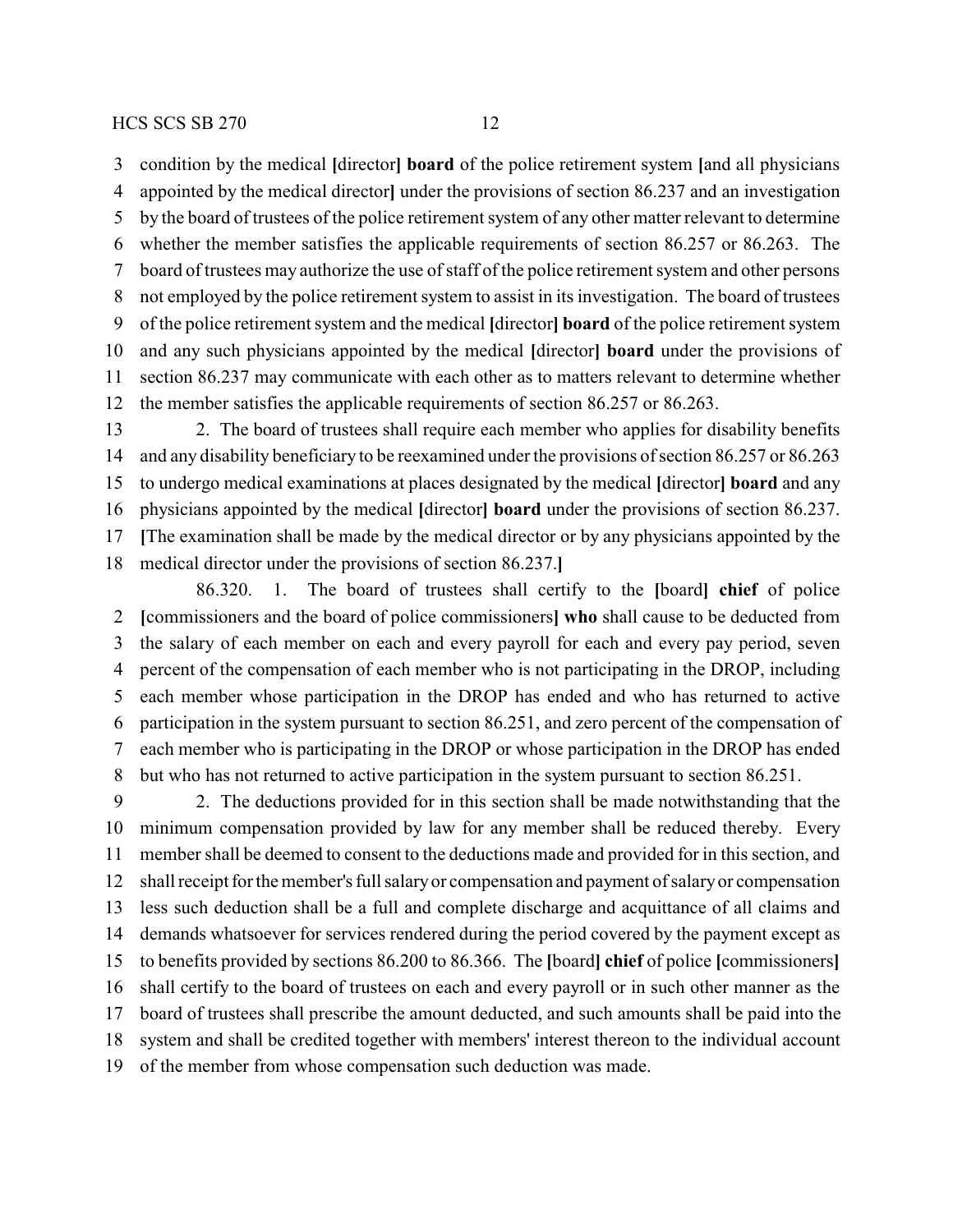3. The board of trustees is authorized to grant additional benefits for such parts of contributions as were made prior to the adoption of the seven-percent rate for all members which were in excess of the compulsory contributions required of each member.

169.141. 1. Any person receiving a retirement allowance under sections 169.010 to 169.140, and who elected a reduced retirement allowance under subsection 3 of section 169.070 with his spouse as the nominated beneficiary, may nominate a successor beneficiaryunder either of the following circumstances:

 (1) If the nominated beneficiary precedes the retired person in death, the retired person may, upon remarriage, nominate the new spouse under the same option elected in the application for retirement;

 (2) If the marriage of the retired person and the nominated beneficiary is dissolved, and if the dissolution decree provides for sole retention by the retired person of all rights in the retirement allowance, the retired person may, upon remarriage, nominate the new spouse under the same option elected in the application for retirement.

 2. Any nomination of a successor beneficiary under subdivision (1) or (2) of subsection 1 of this section must be made in accordance with procedures established by the board of trustees, and must be filed within ninety days of May 6, 1993, or within **[**ninety days**] one year** of the remarriage, whichever later occurs. Upon receipt of a successor nomination filed in accordance with those procedures, the board shall adjust the retirement allowance to reflect actuarial considerations of that nomination as well as previous beneficiary and successor beneficiary nominations.

 **3. Any person receiving a retirement allowance under sections 169.010 to 169.140, and who elected a reduced retirement allowance under subsection 3 ofsection 169.070 with his or her spouse as the nominated beneficiary may have the retirement allowance increased to the amount the retired member would be receiving had the retired member elected option 1 if:**

 **(1) The marriage of the retired person and the nominated spouse is dissolved on or after September 1, 2015;**

 **(2) If the dissolution decree provides for sole retention by the retired person of all rights in the retirement allowance; and**

 **(3) The person would have received a reduced retirement allowance under subsection 3 of section 169.070.**

**Any such increase in the retirement allowance shall be effective upon the receipt of an**

**application for such increase and a certified copy of the decree of dissolution that meets the**

**requirements of this section.**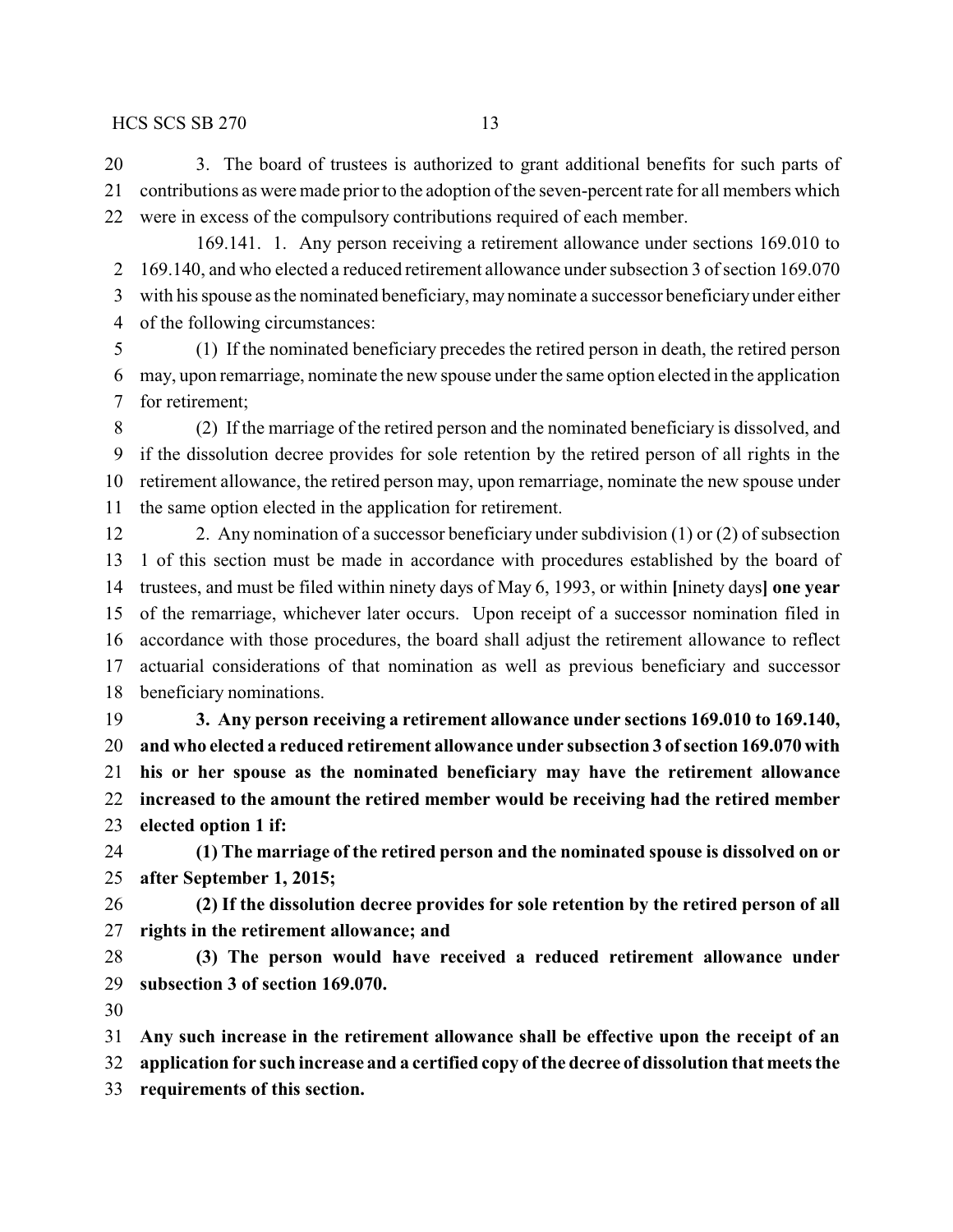169.291. 1. The general administration and the responsibility for the proper operation of the retirement system are hereby vested in a board of trustees of twelve persons who shall be resident taxpayers of the school district, as follows:

 (1) Four trustees to be appointed for terms of four years by the board of education; provided, however, that the terms of office of the first four trustees so appointed shall begin immediately upon their appointment and shall expire one, two, three**,** and four years from the date the retirement system becomes operative, respectively;

 (2) **Until the election in 2016,** four trustees to be elected for terms of four years by and from the members of the retirement system; provided, however, that the terms of office of the first four trustees so elected shall begin immediately upon their election and shall expire one, two, three**,** and four years from the date the retirement system becomes operative, respectively**, but beginning at the election in 2016, three trustees**;

 (3) **Beginning at the election in 2016, one trustee shall be a person employed as a teacher or administrator at a charter school, as "charter school" is defined in section 169.270, elected for a term of four years by and from the members of the retirement system;**

**(4)** The ninth trustee shall be the superintendent of schools of the school district;

 **[**(4)**] (5)** The tenth trustee shall be one retirant of the retirement system elected for a term of four years beginning the first day of January immediately following August 13, 1986, by the retirants of the retirement system;

 **[**(5)**] (6)** The eleventh trustee shall be appointed for a term of four years beginning the first day of January immediately following August 13, 1990, by the board of trustees described in subdivision (3) of section 182.701;

 **[**(6)**] (7)** The twelfth trustee shall be a retirant of the retirement system elected for a term of four years beginning the first day of January immediately following August 28, 1992, by the retirants of the retirement system.

 2. If a vacancy occurs in the office of a trustee, the vacancy shall be filled for the unexpired term in the same manner as the office was previously filled, except that the board of trustees may appoint a qualified person to fill the vacancy in the office of an elected member until the next regular election at which time a member shall be elected for the unexpired term. No vacancyor vacancies on the board of trustees shall impair the power of the remaining trustees to administer the retirement system pending the filling of such vacancy or vacancies. 3. In the event of a lapse of the school district's corporate organization as described in

 subsections 1 and 4 of section 162.081, the general administration and responsibility for the proper operation of the retirement system shall continue to be vested in a twelve-person board of trustees, all of whom shall be resident taxpayers of a city, other than a city not within a county,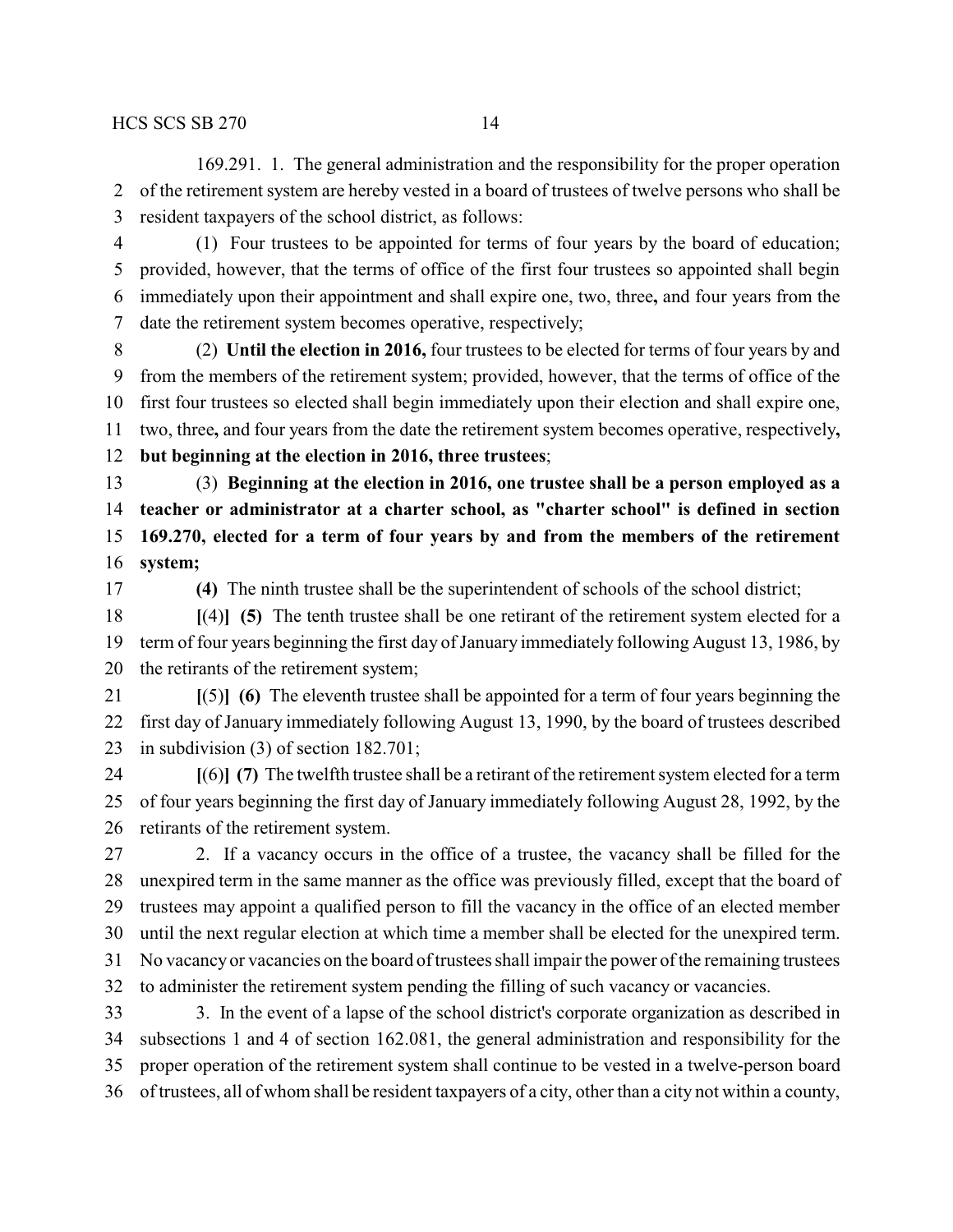of four hundred thousand or more. In such event, if vacancies occur in the offices of the four trustees appointed, prior to the lapse, by the board of education, or in the offices of the four trustees elected, prior to the lapse, by the members of the retirement system, or in the office of trustee held, prior to the lapse, by the superintendent of schools in the school district, as provided in subdivisions (1), (2) and (3) of subsection 1 of this section, the board of trustees shall appoint a qualified person to fill each vacancy and subsequent vacancies in the office of trustee for terms of up to four years, as determined by the board of trustees.

 4. Each trustee shall, before assuming the duties of a trustee, take the oath of office before the court of the judicial circuit or one of the courts of the judicial circuit in which the school district is located that so far as it devolves upon the trustee, such trustee shall diligently and honestly administer the affairs of the board of trustees and that the trustee will not knowingly violate or willingly permit to be violated any of the provisions of the law applicable to the retirement system. Such oath shall be subscribed to by the trustee making it and filed in the office of the clerk of the circuit court.

 5. Each trustee shall be entitled to one vote in the board of trustees. Seven trustees shall constitute a quorum at any meeting of the board of trustees. At any meeting of the board of trustees where a quorum is present, the vote of at least seven of the trustees in support of a motion, resolution or other matter is necessary to be the decision of the board; provided, however, that in the event of a lapse in the school district's corporate organization as described in subsections 1 and 4 of section 162.081, a majority of the trustees then in office shall constitute a quorum at any meeting of the board of trustees, and the vote of a majority of the trustees then in office in support of a motion, resolution or other matter shall be necessary to be the decision of the board.

 6. The board of trustees shall have exclusive original jurisdiction in all matters relating to or affecting the funds herein provided for, including, in addition to all other matters, all claims for benefits or refunds, and its action, decision or determination in anymatter shall be reviewable in accordance with chapter 536 or chapter 621. Subject to the limitations of sections 169.270 to 169.400, the board of trustees shall, from time to time, establish rules and regulations for the administration of funds of the retirement system, for the transaction of its business, and for the limitation of the time within which claims may be filed.

 7. The trustees shall serve without compensation. The board of trustees shall elect from its membership a chairman and a vice chairman. The board of trustees shall appoint an executive director who shall serve as the administrative officer of the retirement system and as secretary to the board of trustees. It shall employ one or more persons, firms or corporations experienced in the investment of moneys to serve as investment counsel to the board of trustees. The compensation of all persons engaged by the board of trustees and all other expenses of the board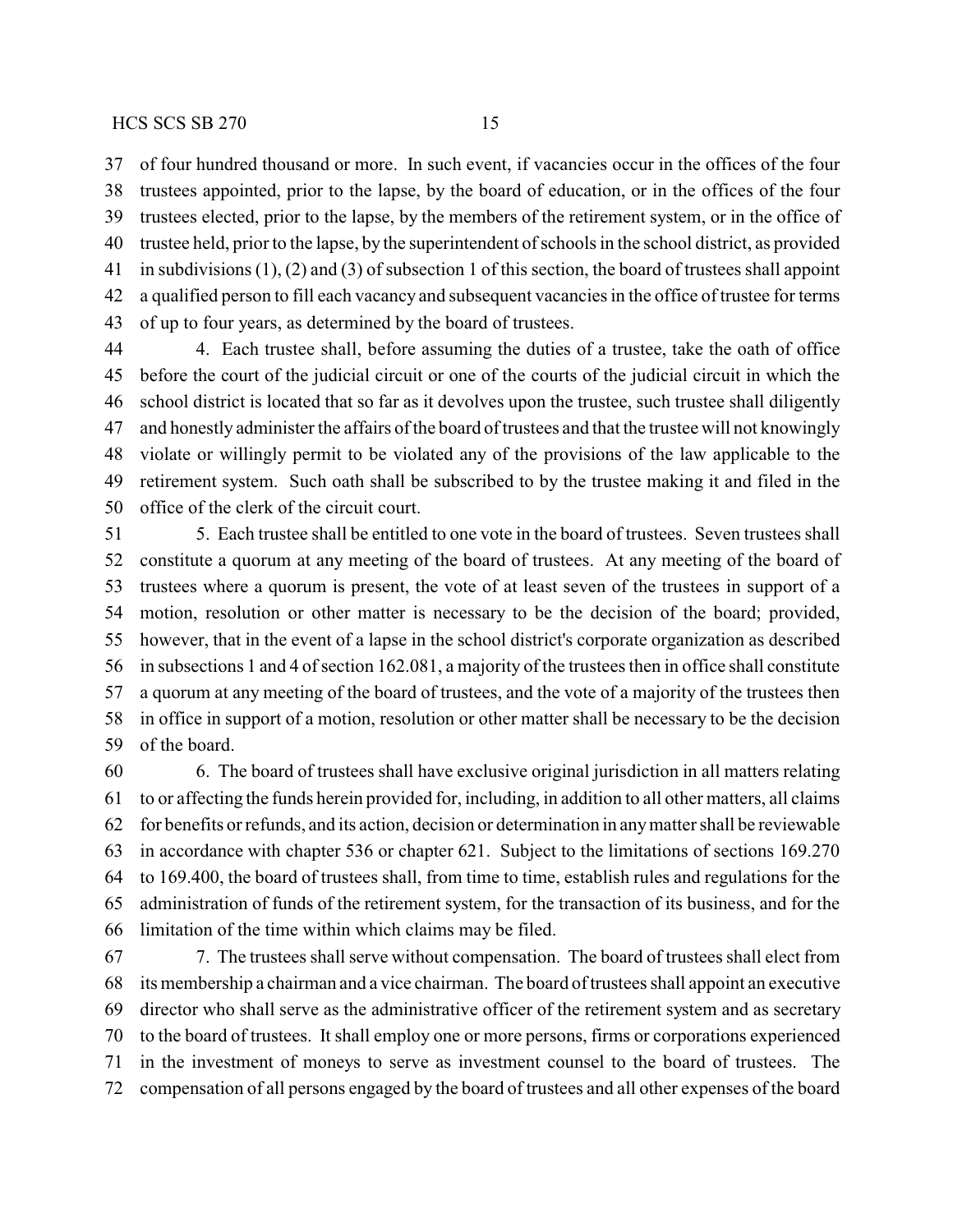necessary for the operation of the retirement system shall be paid at such rates and in such amounts as the board of trustees shall approve, and shall be paid from the investment income.

 8. The board of trustees shall keep in convenient form such data as shall be necessary for actuarial valuations of the various funds of the retirement system and for checking the experience of the system.

 9. The board of trustees shall keep a record of all its proceedings which shall be open to public inspection. It shall prepare annually and furnish to the board of education and to each member of the retirement system who so requests a report showing the fiscal transactions of the retirement system for the preceding fiscal year, the amount of accumulated cash and securities of the system, and the last balance sheet showing the financial condition of the system by means of an actuarial valuation of the assets and liabilities of the retirement system.

 10. The board of trustees shall have, in its own name, power to sue and to be sued, to enter into contracts, to own property, real and personal, and to convey the same; but the members of such board of trustees shall not be personally liable for obligations or liabilities of the board of trustees or of the retirement system.

 11. The board of trustees shall arrange for necessary legal advice for the operation of the retirement system.

 12. The board of trustees shall designate a medical board to be composed of three or more physicians who shall not be eligible for membership in the system and who shall pass upon all medical examinations required under the provisions of sections 169.270 to 169.400, shall investigate all essential statements and certificates made by or on behalf of a member in connection with an application for disability retirement and shall report in writing to the board of trustees its conclusions and recommendations upon all matters referred to it.

 13. The board of trustees shall designate an actuary who shall be the technical advisor of the board of trustees on matters regarding the operation of the retirement system and shall perform such other duties as are required in connection therewith. Such person shall be qualified as an actuary by membership as a Fellow of the Society of Actuaries or by similar objective standards.

 14. At least once in each five-year period the actuaryshall make an investigation into the actuarial experience of the members, retirants and beneficiaries of the retirement system and, taking into account the results of such investigation, the board of trustees shall adopt for the retirement system such actuarial assumptions as the board of trustees deems necessary for the financial soundness of the retirement system.

106 15. On the basis of such actuarial assumptions as the board of trustees adopts, the actuary shall make annual valuations of the assets and liabilities of the funds of the retirement system.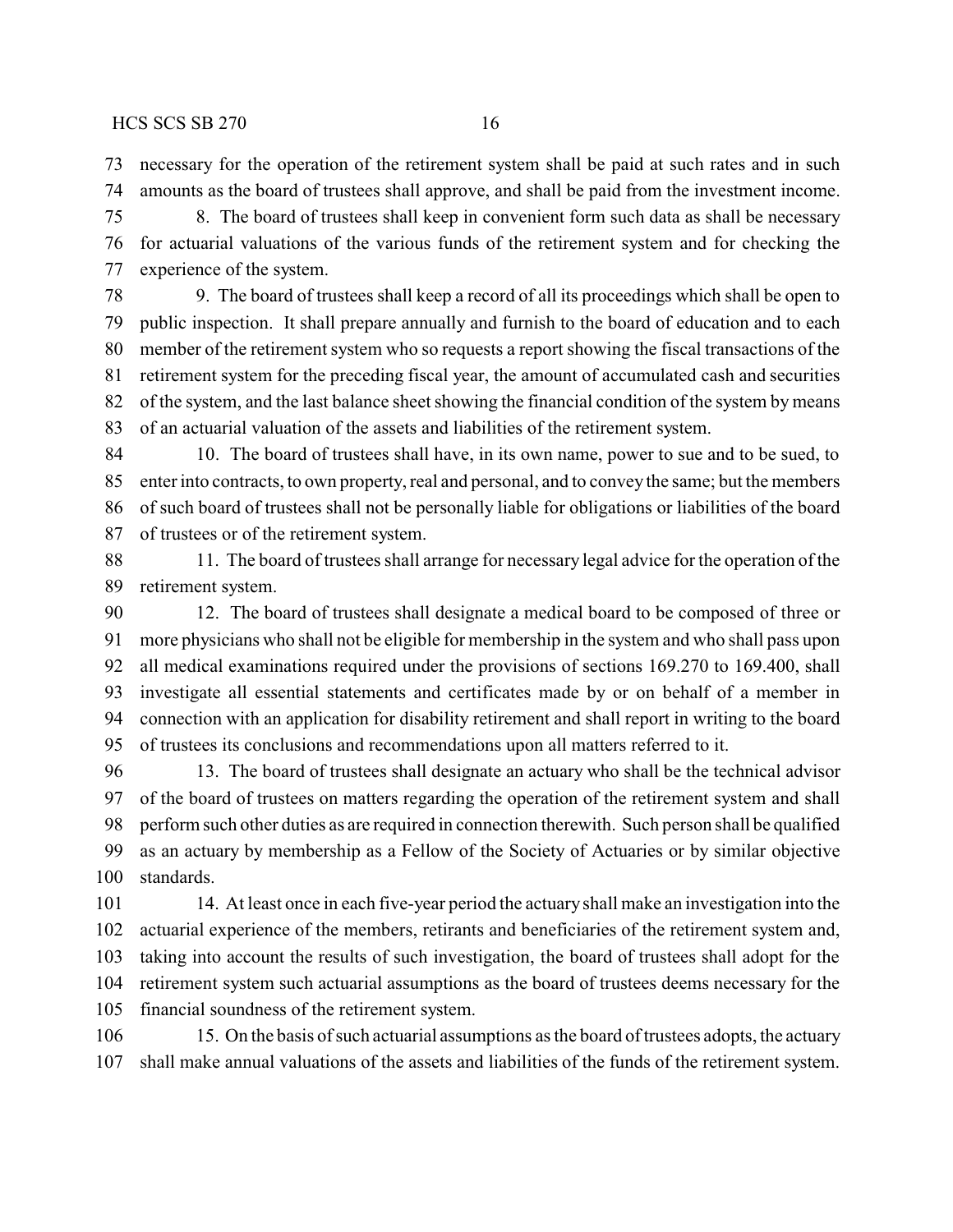16. The rate of contribution payable by the employers shall equal one and ninety-nine one-hundredths percent, effective July 1, 1993; three and ninety-nine one-hundredths percent, effective July1, 1995; five and ninety-nine one-hundredths percent, effective July1, 1996; seven and one-half percent effective January 1, 1999, and for subsequent calendar years through 2013. For calendar year 2014 and each subsequent year, the rate of contribution payable by the employers for each year shall be determined by the actuary for the retirement system in the manner provided in subsection 4 of section 169.350 and shall be certified by the board of trustees to the employers at least six months prior to the date such rate is to be effective.

116 17. In the event of a lapse of a school district's corporate organization as described in subsections 1 and 4 of section 162.081, no retirement system, nor any of the assets of any retirement system, shall be transferred to or merged with another retirement system without prior approval of such transfer or merge by the board of trustees of the retirement system.

169.324. 1. The annual service retirement allowance payable pursuant to section 169.320 shall be the retirant's number of years of creditable service multiplied by a percentage of the retirant's average final compensation, determined as follows:

 (1) A retirant whose last employment as a regular employee ended prior to June 30, 1999, shall receive an annual service retirement allowance payable pursuant to section 169.320 in equal monthly installments for life equal to the retirant's number of years of creditable service multiplied by one and three-fourths percent of the person's average final compensation, subject to a maximum of sixty percent of the person's average final compensation;

 (2) A retirant whose number of years of creditable service is greater than thirty-four and one-quarter on August 28, 1993, shall receive an annual service retirement allowance payable pursuant to section 169.320 in equal monthly installments for life equal to the retirant's number of years of creditable service as of August 28, 1993, multiplied by one and three-fourths percent of the person's average final compensation but shall not receive a greater annual service retirement allowance based on additional years of creditable service after August 28, 1993;

 (3) A retirant who was an active member of the retirement system at any time on or after June 30, 1999, and who either retires before January 1, 2014, or is a member of the retirement system on December 31, 2013, and remains a member continuously to retirement shall receive an annual service retirement allowance payable pursuant to section 169.320 in equal monthly installments for life equal to the retirant's number of years of creditable service multiplied by two percent of the person's average final compensation, subject to a maximum of sixty percent of the person's final compensation;

 (4) A retirant who becomes a member of the retirement system on or after January 1, 2014, including any retirant who was a member of the retirement system before January 1, 2014, but ceased to be a member for any reason other than retirement, shall receive an annual service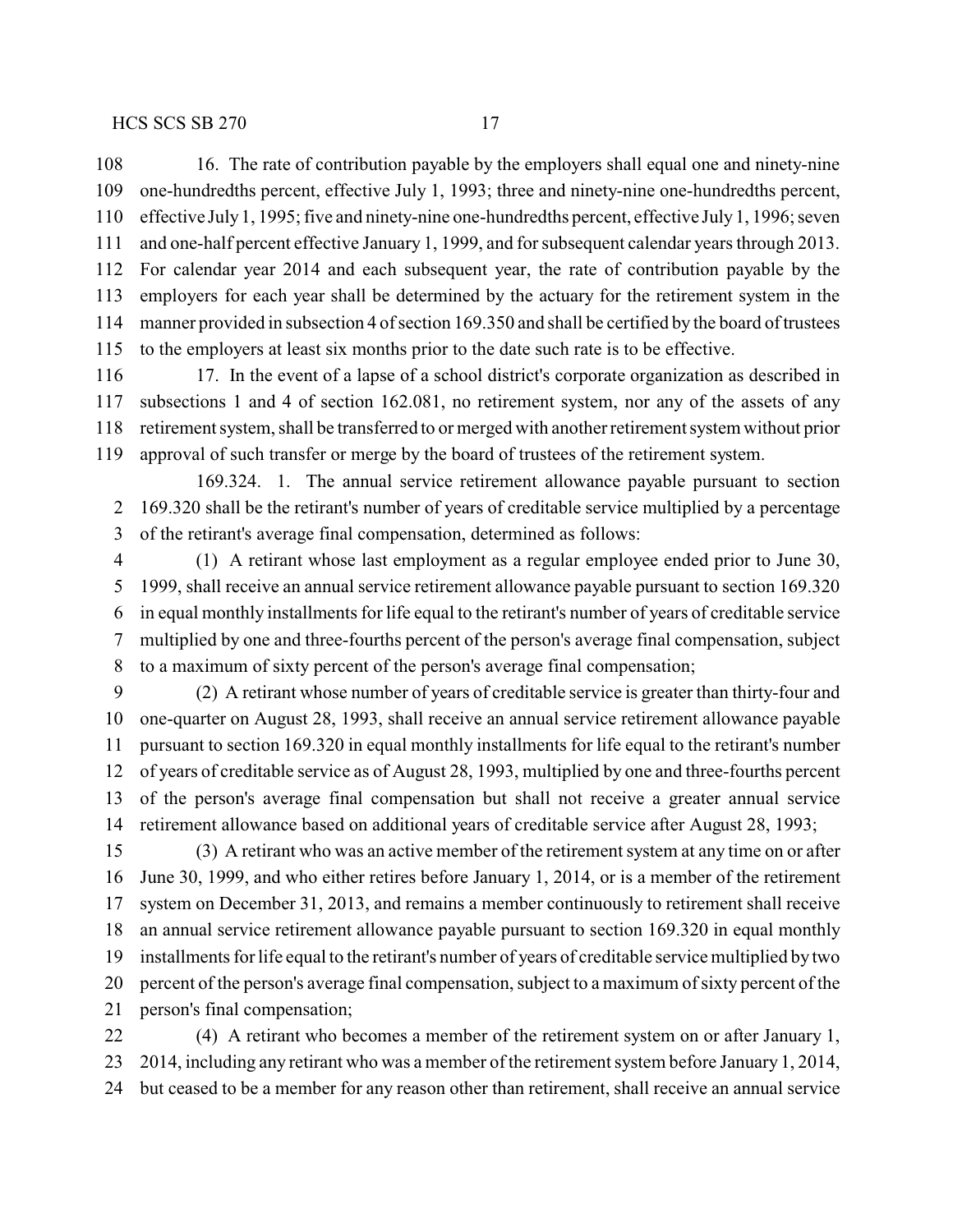retirement allowance payable pursuant to section 169.320 in equal monthly installments for life

 equal to the retirant's number of years of creditable service multiplied by one and three-fourths percent of the person's average final compensation, subject to a maximum of sixty percent of the

person's average final compensation;

 (5) Notwithstanding the provisions of subdivisions (1) to (4) of this subsection, effective January 1, 1996, any retirant who retired on, before or after January 1, 1996, with at least twenty years of creditable service shall receive at least three hundred dollars each month as a retirement allowance, or the actuarial equivalent thereof if the retirant elected any of the options available under section 169.326. Any retirant who retired with at least ten years of creditable service shall receive at least one hundred fifty dollars each month as a retirement allowance, plus fifteen dollars for each additional full year of creditable service greater than ten years but less than twenty years (or the actuarial equivalent thereof if the retirant elected any of the options available under section 169.326). Any beneficiaryof a deceased retirant who retired with at least ten years of creditable service and elected one of the options available under section 169.326 shall also be entitled to the actuarial equivalent of the minimum benefit provided by this subsection, determined from the option chosen.

 2. Except as otherwise provided in sections 169.331, 169.580 and 169.585, payment of a retirant's retirement allowance will be suspended for anymonth for which such person receives remuneration from the person's employer or from any other employer in the retirement system established by section 169.280 for the performance of services except any such person other than a person receiving a disability retirement allowance under section 169.322 may serve as a nonregular substitute, part-time or temporary employee for not more than six hundred hours in any school year without becoming a member and without having the person's retirement allowance discontinued, provided that through such substitute, part-time, or temporary employment, the person may earn no more than fifty percent of the annual salary or wages the person was last paid by the employer before the person retired and commenced receiving a retirement allowance, adjusted for inflation. If a person exceeds such hours limit or such compensation limit, payment of the person's retirement allowance shall be suspended for the month in which such limit was exceeded and each subsequent month in the school year for which the person receives remuneration from any employer in the retirement system. **In addition to the conditions set forth above, this subsection shall apply to any person retired and currently receiving a retirement allowance under sections 169.270 to 169.400, other than for disability, who is employed by a third party or is performing work as an independent contractor ifsuch person is performing work in a district included in the retirement system as a temporary or long-term substitute teacher or in any other position that would normally require that person to be duly certificated under the laws governing the**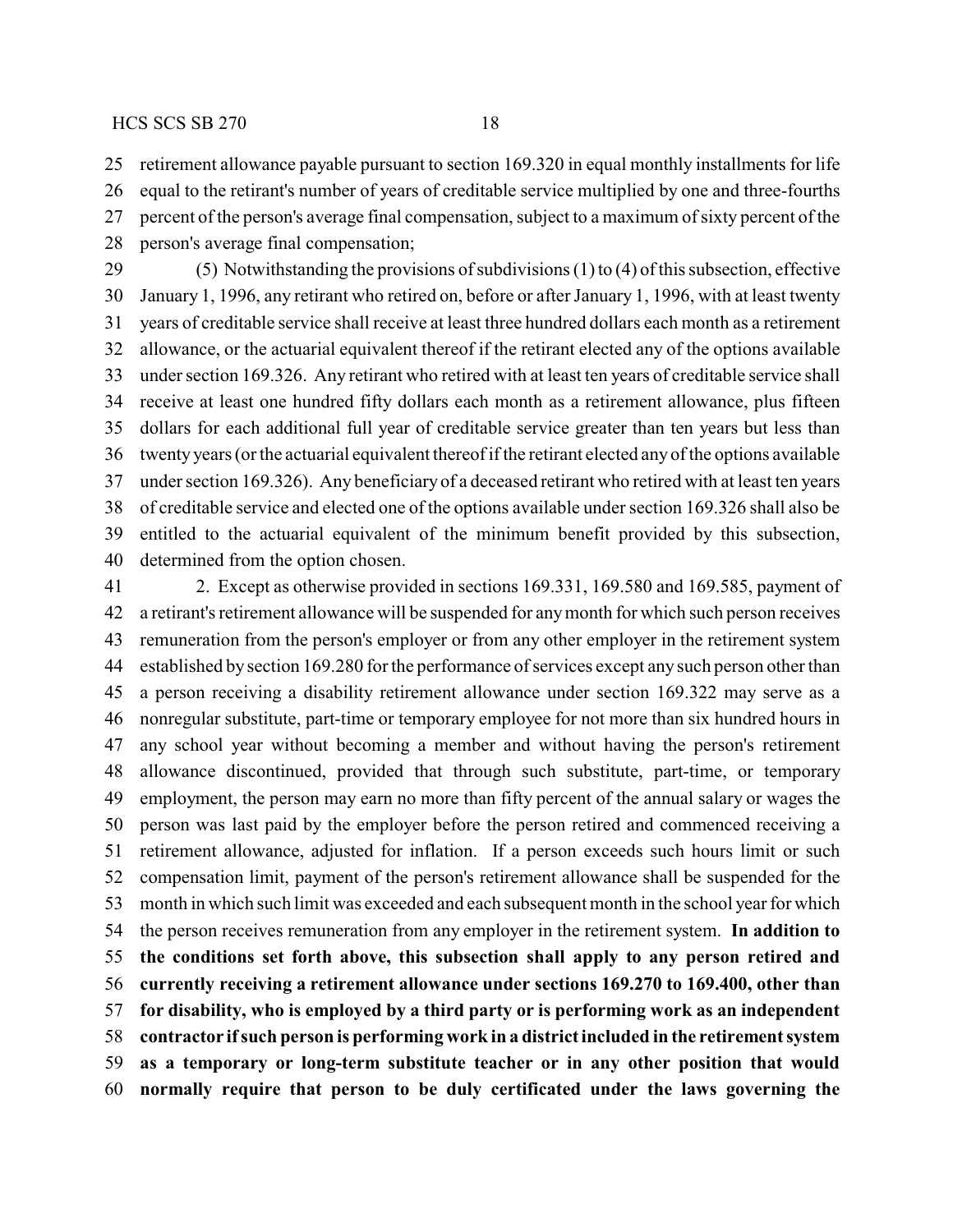**certification of teachers in Missouri if such person was employed by the district. The**

**retirement system may require the district, the third-party employer, the independent**

**contractor, and the retiree subject to this subsection to provide documentation showing**

 **compliance with this subsection. If such documentation is not provided, the retirement system may deem the retiree to have exceeded the limitations provided in this subsection**. If a retirant is reemployed by any employer in any capacity, whether pursuant to this section, or section 169.331, 169.580, or 169.585, or as a regular employee, the amount of such person's retirement allowance attributable to service prior to the person's first retirement date shall not be changed by the reemployment. If the person again becomes an active member and earns

 additional creditable service, upon the person's second retirement the person's retirement allowance shall be the sum of:

 (1) The retirement allowance the person was receiving at the time the person's retirement allowance was suspended, pursuant to the payment option elected as of the first retirement date, plus the amount of any increase in such retirement allowance the person would have received pursuant to subsection 3 of this section had payments not been suspended during the person's reemployment; and

 (2) An additional retirement allowance computed using the benefit formula in effect on the person's second retirement date, the person's creditable service following reemployment, and the person's average final annual compensation as of the second retirement date. The sum calculated pursuant to this subsection shall not exceed the greater of sixty percent of the person's average final compensation as of the second retirement date or the amount determined pursuant to subdivision (1) of this subsection. Compensation earned prior to the person's first retirement date shall be considered in determining the person's average final compensation as of the second retirement date if such compensation would otherwise be included in determining the person's average final compensation.

 3. The board of trustees shall determine annuallywhether the investment return on funds of the system can provide for an increase in benefits for retirants eligible for such increase. A retirant shall and will be eligible for an increase awarded pursuant to this section as of the second January following the date the retirant commenced receiving retirement benefits. Any such increase shall also apply to any monthly joint and survivor retirement allowance payable to such retirant's beneficiaries, regardless of age. The board shall make such determination as follows: (1) After determination by the actuary of the investment return for the preceding year as of December thirty-first (the "valuation year"), the actuary shall recommend to the board of trustees what portion of the investment return is available to provide such benefits increase, if

any, and shall recommend the amount of such benefits increase, if any, to be implemented as of

the first day of the thirteenth month following the end of the valuation year, and first payable on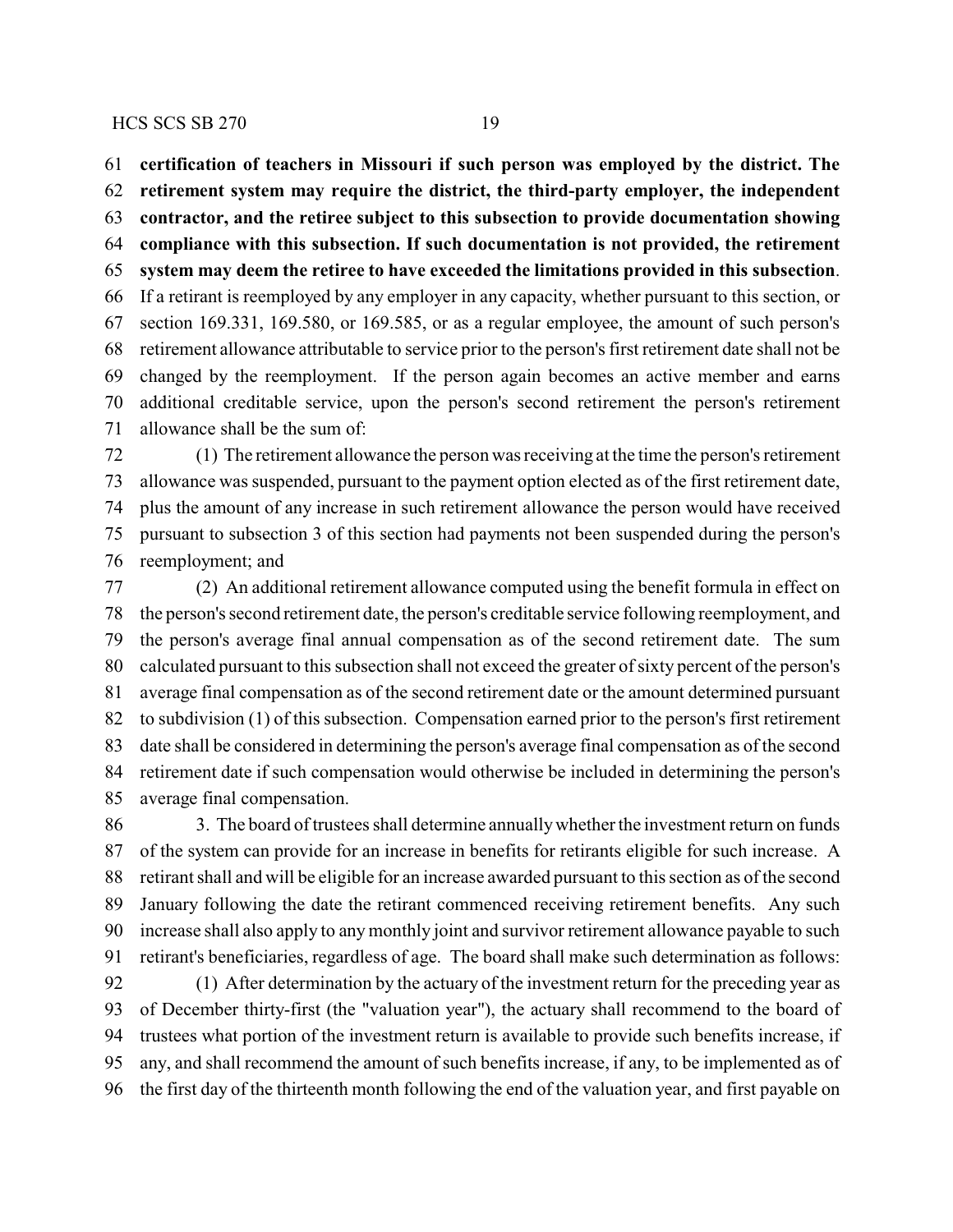or about the first day of the fourteenth month following the end of the valuation year. The actuary shall make such recommendations so as not to affect the financial soundness of the retirement system, recognizing the following safeguards:

 (a) The retirement system's funded ratio as of January first of the year preceding the year of a proposed increase shall be at least one hundred percent after adjusting for the effect of the proposed increase. The funded ratio is the ratio of assets to the pension benefit obligation;

 (b) The actuarially required contribution rate, after adjusting for the effect of the proposed increase, may not exceed the then applicable employer and member contribution rate as determined under subsection 4 of section 169.350;

 (c) The actuary shall certify to the board of trustees that the proposed increase will not impair the actuarial soundness of the retirement system;

 (d) A benefit increase, under this section, once awarded, cannot be reduced in succeeding years;

 (2) The board of trustees shall review the actuary's recommendation and report and shall, in their discretion, determine if any increase is prudent and, if so, shall determine the amount of increase to be awarded.

4. This section does not guarantee an annual increase to any retirant.

 5. If an inactive member becomes an active member after June 30, 2001, and after a break in service, unless the person earns at least four additional years of creditable service without another break in service, upon retirement the person's retirement allowance shall be calculated separately for each separate period of service ending in a break in service. The retirement allowance shall be the sum of the separate retirement allowances computed for each such period of service using the benefit formula in effect, the person's average final compensation as of the last day of such period of service and the creditable service the person earned during such period of service; provided, however, if the person earns at least four additional years of creditable service without another break in service, all of the person's creditable service prior to and including such service shall be aggregated and, upon retirement, the retirement allowance shall be computed using the benefit formula in effect and the person's average final compensation as of the last day of such period of four or more years and all of the creditable service the person earned prior to and during such period.

 6. Notwithstanding anything contained in this section to the contrary, the amount of the annual service retirement allowance payable to any retirant pursuant to the provisions of sections 169.270 to 169.400, including any adjustments made pursuant to subsection 3 of this section, shall at all times comply with the provisions and limitations of Section 415 of the Internal Revenue Code of 1986, as amended, and the regulations thereunder, the terms of which are specifically incorporated herein by reference.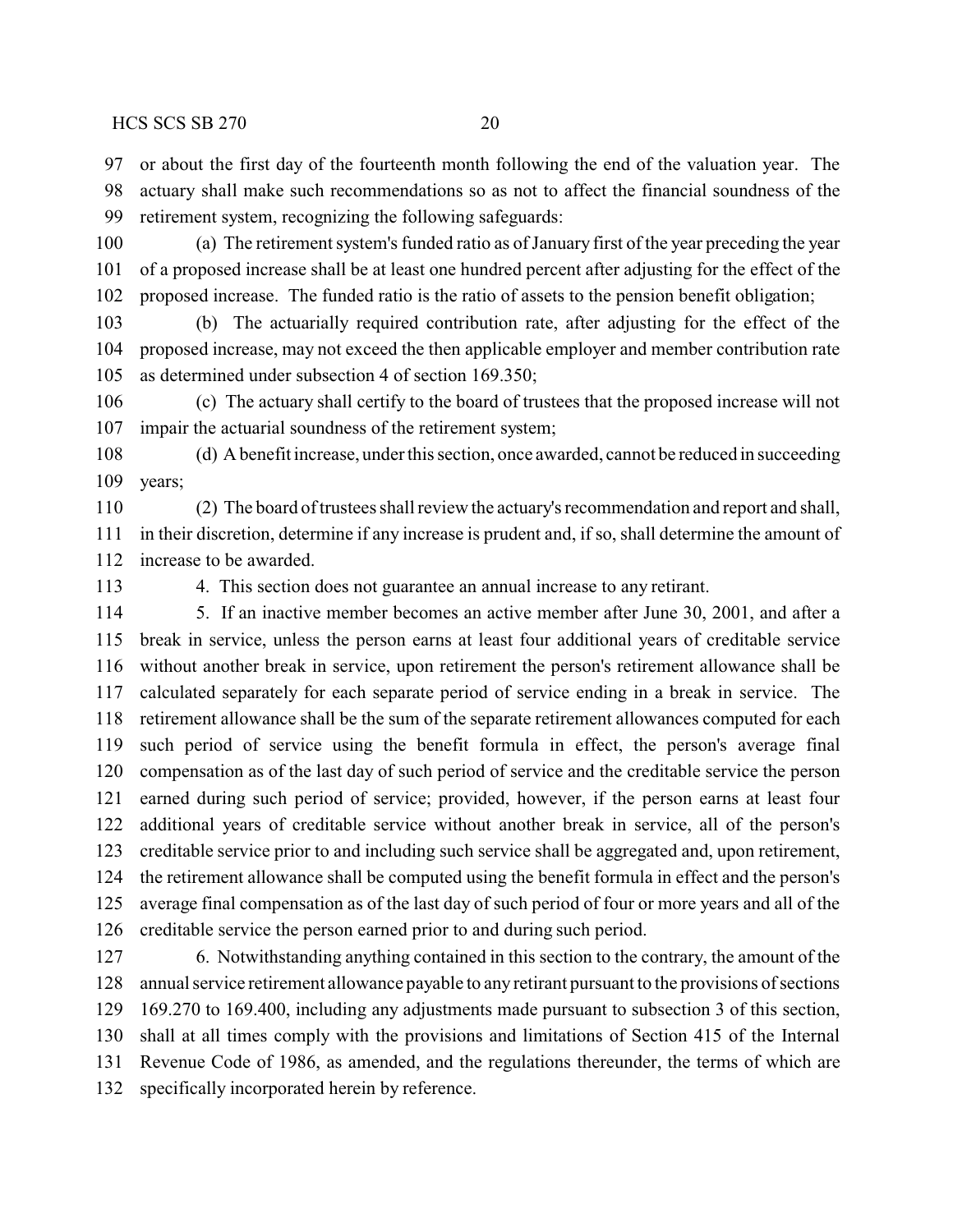7. All retirement systems established by the laws of the state of Missouri shall develop a procurement action plan for utilization of minority and women money managers, brokers and investment counselors. Such retirement systems shall report their progress annually to the joint committee on public employee retirement and the governor's minority advocacy commission.

169.450. 1. The general administration and responsibility for the proper operation of the retirement system and for making effective the provisions of sections 169.410 to 169.540 are hereby vested in a board of trustees of eleven persons, as follows:

 (1) Four trustees to be appointed for terms of four years by the board of education; provided, however, that their terms shall be fixed so the terms of one of the trustees so appointed shall expire each year. The members of such board of trustees appointed by the board of education may be members of the board of education or other individuals deemed qualified to hold such positions by the board of education;

 (2) Four trustees to be elected for terms of four years by and from the active members of the retirement system who shall hold office as trustees only while active members; provided, however, that their terms shall be fixed so that the terms of one of the trustees so elected shall expire each year; and provided further, that **[**not more than**] at least** two of such persons shall be teachers and **[**two**] not more than one** shall be **[**nonteachers**] a nonteacher, and beginning in 2016, one shall be a person employed as a teacher or administrator at a charter school, as "charter school" is defined in section 169.270, and elected for a term of four years by the members of the retirement system**. For the purposes of this subsection, a school administrator shall not be eligible for the positions established pursuant to this subdivision and shall be eligible for the position established pursuant to subdivision (4) of this subsection;

 (3) Two trustees, who shall be retired members, to be elected for terms of four years by and from the retired members of the retirement system; provided, however, that the terms of office of the first two trustees so elected shall begin immediately upon their election and shall expire two and four years from the date of their election, respectively; and provided further, that not more than one of such persons shall be a teacher and one shall be a nonteacher;

 (4) One member, who shall be a school administrator, to be elected for a term of four years by and from the active members of the retirement system who shall hold office as a trustee only while an active member; except that, the initial term of office of such trustee shall expire on December 31, 1999.

28 2. If a vacancy occurs in the office of trustee, the vacancy shall be filled for the unexpired term in the same manner as the office was previously filled. No vacancy or vacancies on the board of trustees shall impair the power of the remaining trustees to administer the retirement system pending the filling of such vacancies.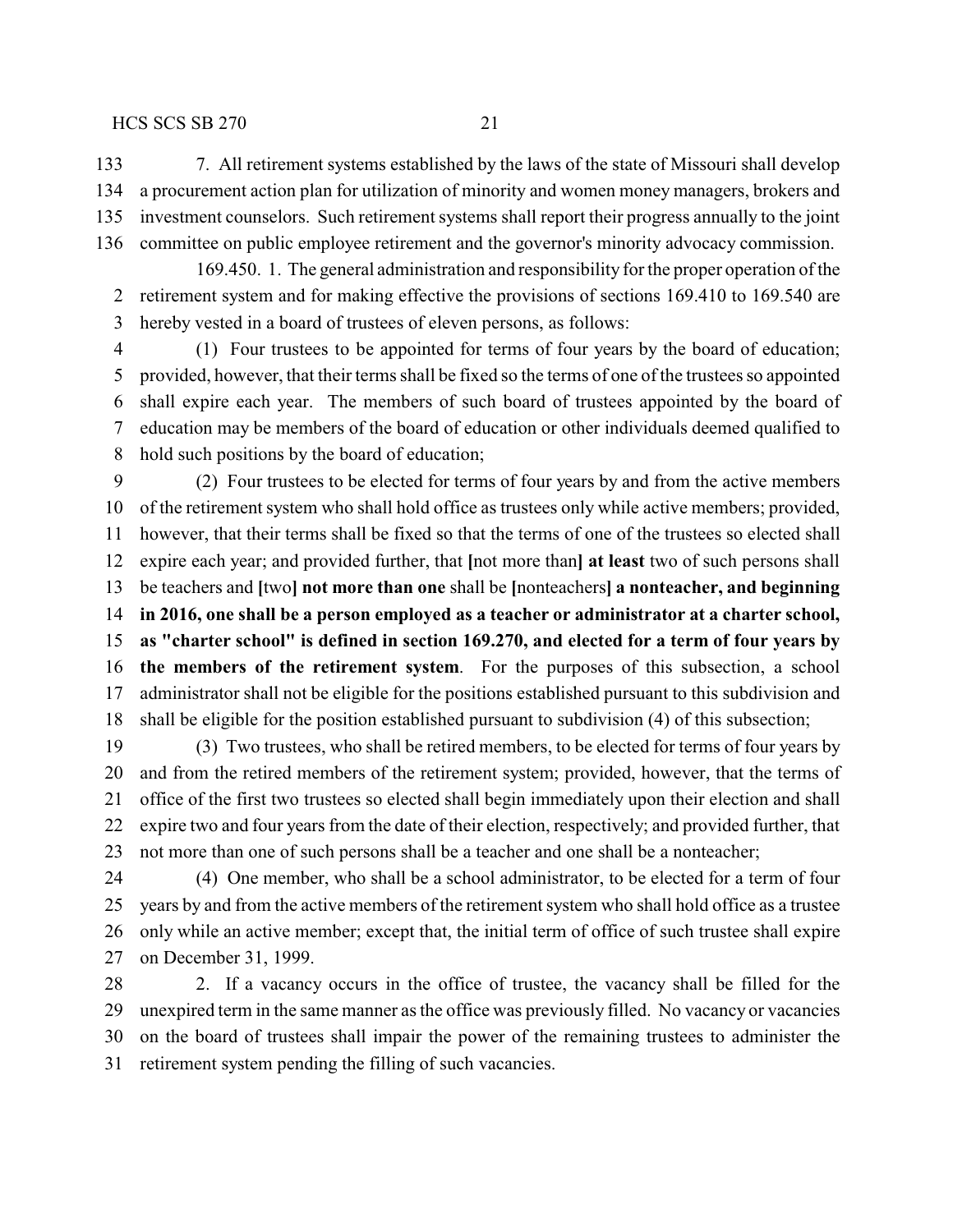3. In the event of a lapse of a school district's corporate organization as described in subsections 1 and 4 of section 162.081, or for any other reason, the general administration and the responsibility for the proper operation of the retirement system shall continue to be fully vested in the trustees then currently serving and such trustees shall continue to serve and be elected in the same manner as set forth in this statute as if no lapse had occurred, except that in the event of vacancies occurring in the office of trustees appointed by the board of education prior to the lapse, the board of trustees shall appoint a qualified person or persons to fill such vacancy or vacancies for terms of up to four years.

 4. Trustees shall serve without compensation, and any trustee shall be reimbursed from the expense fund for all necessary expenses which the trustee may incur through service on the board of trustees.

 5. Each trustee shall, within ten days after such trustee's appointment or election, take an oath of office before the clerk of the circuit court of the judicial circuit in which the school district is located that, so far as it devolves upon the trustee, the trustee will diligently and honestly administer the affairs of the board of trustees and that the trustee will not knowingly violate or willingly permit to be violated any of the provisions of the law applicable to the retirement system. Such oath shall be subscribed to by the trustee making it and filed in the office of the clerk of the circuit court.

 6. The circuit court of the judicial circuit in which the school district is located shall have jurisdiction over the members of the board of trustees to require them to account for their official conduct in the management and disposition of the funds and property committed to their charge; to order, decree and compel payment by them to the public school retirement system of their school district of all sums of money, and of the value of all property which may have been improperly retained by them, or transferred to others, or which may have been lost or wasted by any violation of their duties or abuse of their powers as such members of such board; to remove any such member upon proof that the trustee has abused the trustee's trust or has violated the duties of the trustee's office; to restrain and prevent any alienation or disposition of property of such public school retirement system by the members, in cases where it may be threatened, or there is good reason to apprehend that it is intended to be made in fraud of the rights and interests of such public school retirement system. The jurisdiction conferred by sections 169.410 to 169.540 shall be exercised as in ordinary cases upon petition, filed by the board of education of such school district, or by any two members of the board of trustees. Such petition shall be heard in a summary manner after ten days' notice in writing to the member complained of, and an appeal shall lie from the judgment of the circuit court as in other causes and be speedily determined, but such appeal shall not operate under anycondition as a supersedeas of a judgment of removal from office.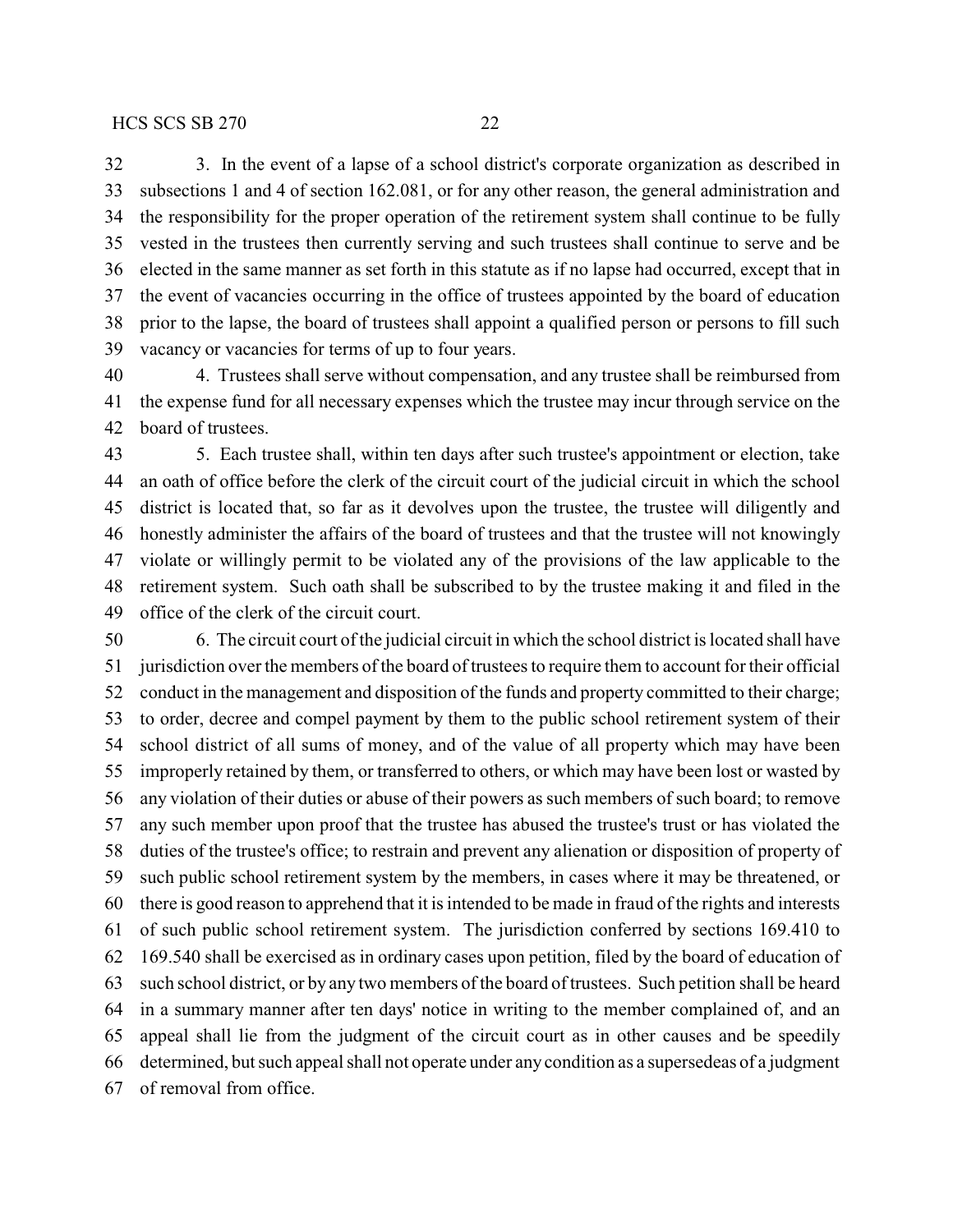7. Each trustee shall be entitled to one vote in the board of trustees. Six votes shall be necessary for a decision by the trustees at any meeting of the board of trustees.

 8. Subject to the limitations of sections 169.410 to 169.540, the board of trustees shall, from time to time, establish rules and regulations for the administration of the retirement system, for eligibility for and determination of benefits under the retirement system, for the investment of retirement system assets, and for the transaction of the retirement system's business.

 9. The board of trustees shall elect from its membership a chairman and shall, by majority vote of its members, appoint a secretary, who may be, but need not be, one of its members. It shall engage such actuarial and other services as shall be required to transact the business of the retirement system. It shall also engage an investment counselor who shall be experienced in the investment of moneys to advise the trustees on investments of the retirement system. The compensation of all persons engaged by the board of trustees and all other expenses of the board necessary for the operation of the retirement system shall be paid at such rates and in such amounts as the board of trustees shall approve.

 10. The board of trustees shall keep in convenient form such data as shall be necessary for actuarial valuations of the assets of the retirement system and for checking the experience of the system.

 11. The board of trustees shall keep a record of all its proceedings which shall be open to public inspection. It shall prepare annually and send to the board of education and to each member of the retirement system a report showing the fiscal transactions of the retirement system for the preceding fiscal year, a detailed listing of all salaries and expenditures incurred by the trustees for its operation, the amount of the accumulated cash and securities of the system, and the last balance sheet showing the financial condition of the system by means of an actuarial valuation of the assets and liabilities of the retirement system. The board of trustees shall also prepare or cause to be prepared an annual report concerning the operation of the retirement system herein provided for, which report shall be sent by the chairman of the board of trustees to the board of education.

 12. The board of trustees shall arrange for necessary legal advice for the operation of the retirement system.

 13. The board of trustees shall designate a medical board to be composed of three physicians, none of whom shall be eligible for benefits pursuant to sections 169.410 to 169.540, who shall arrange for and pass upon all medical examinations required pursuant to the provisions of sections 169.410 to 169.540, shall investigate all essential statements and certificates made by or on behalf of a member in connection with an application for disability retirement and shall report in writing to the board of trustees its conclusions and recommendations upon all matters referred to it.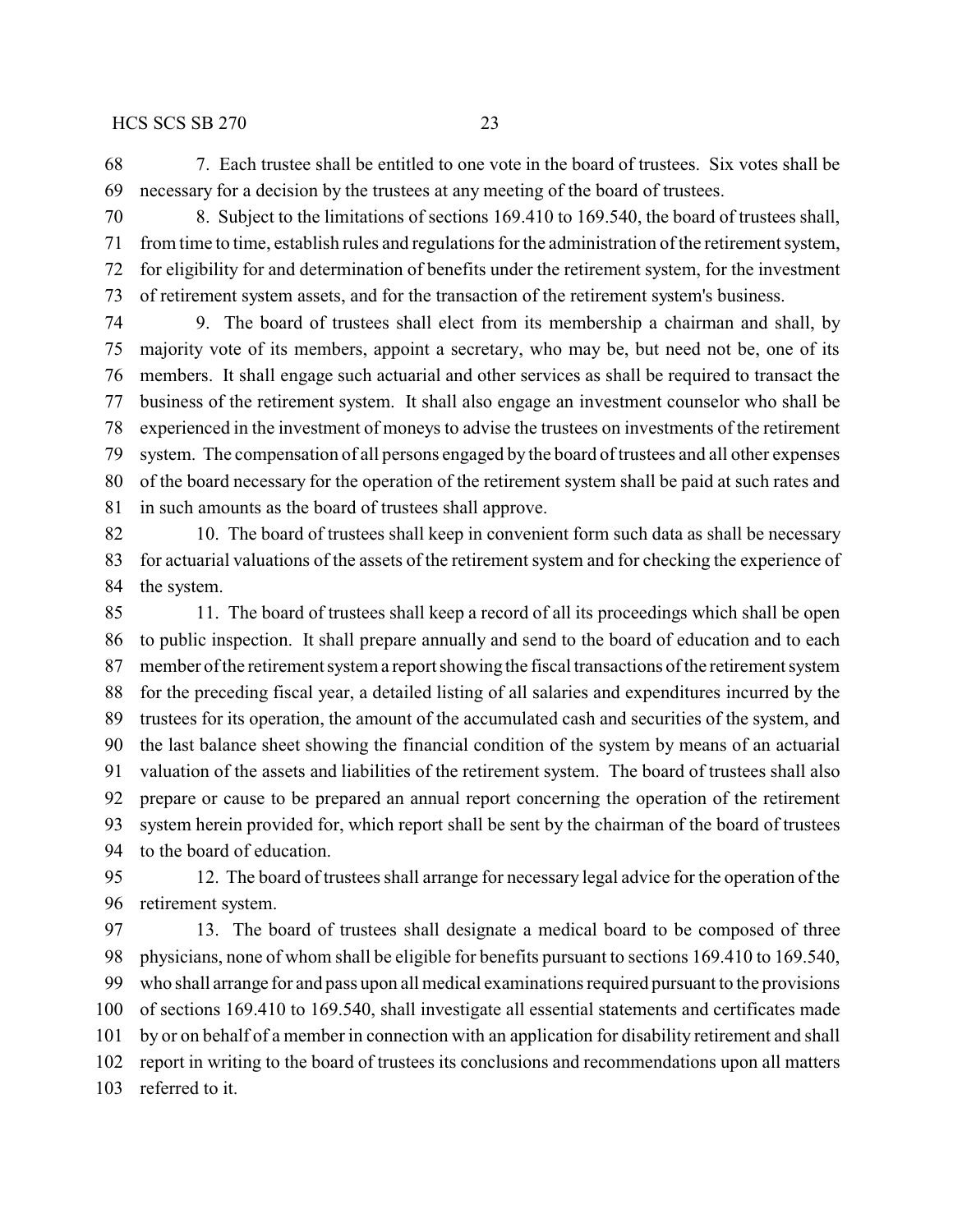14. The actuary shall be the technical adviser of the board of trustees on matters regarding the operation of the system created by sections 169.410 to 169.540 and shall perform such other duties as are required in connection therewith. Such person shall be qualified as an actuary by membership as a fellow in the Society of Actuaries or by objective standards which are no less stringent than those established by the Society of Actuaries.

 15. At least once in each five-year period the actuary shall make an investigation into the actuarial experience of the retirement system, and taking into account the results of such investigation of the experience, the board of trustees shall adopt for the retirement system such actuarial assumptions as shall be deemed necessary.

113 16. On the basis of such actuarial assumptions as the board of trustees shall adopt, the actuary shall make an annual valuation of the assets and liabilities of the funds of the retirement system.

 17. On the basis of the valuation the board of trustees shall certify the rates of contribution payable by the board of education.

169.560. Any person retired and currently receiving a retirement allowance pursuant to sections 169.010 to 169.141, other than for disability, may be employed in any capacity in a district included in the retirement system created by those sections on either a part-time or temporary-substitute basis not to exceed a total of five hundred fifty hours in any one school year, and through such employment may earn up to fifty percent of the annual compensation payable under the **[**employing**]** district's salary schedule for the position or positions filled by the retiree, given such person's level of experience and education, without a discontinuance of the person's retirement allowance. If the **[**employing**]** school district does not utilize a salary schedule, or if the position in question is not subject to the **[**employing**]** district's salary schedule, a retiree employed in accordance with the provisions of this section may earn up to fifty percent of the annual compensation paid to the person or persons who last held such position or positions. If the position or positions did not previously exist, the compensation limit shall be determined in accordance with rules duly adopted by the board of trustees of the retirement system; provided that, it shall not exceed fifty percent of the annual compensation payable for the position in the **[**employing**]** school district that is most comparable to the position filled by the retiree. In any case where a retiree fills more than one position during the school year, the fifty-percent limit on permitted earning shall be based solely on the annual compensation of the highest paid position occupied by the retiree for at least one-fifth of the total hours worked during the year. Such a person shall not contribute to the retirement system or to the public education employee retirement system established by sections 169.600 to 169.715 because of earnings during such period of employment. Ifsuch a person is employed in any capacity by such a district **[**on a regular, full-time basis,**] in excess of the limitations set forth in this section,** the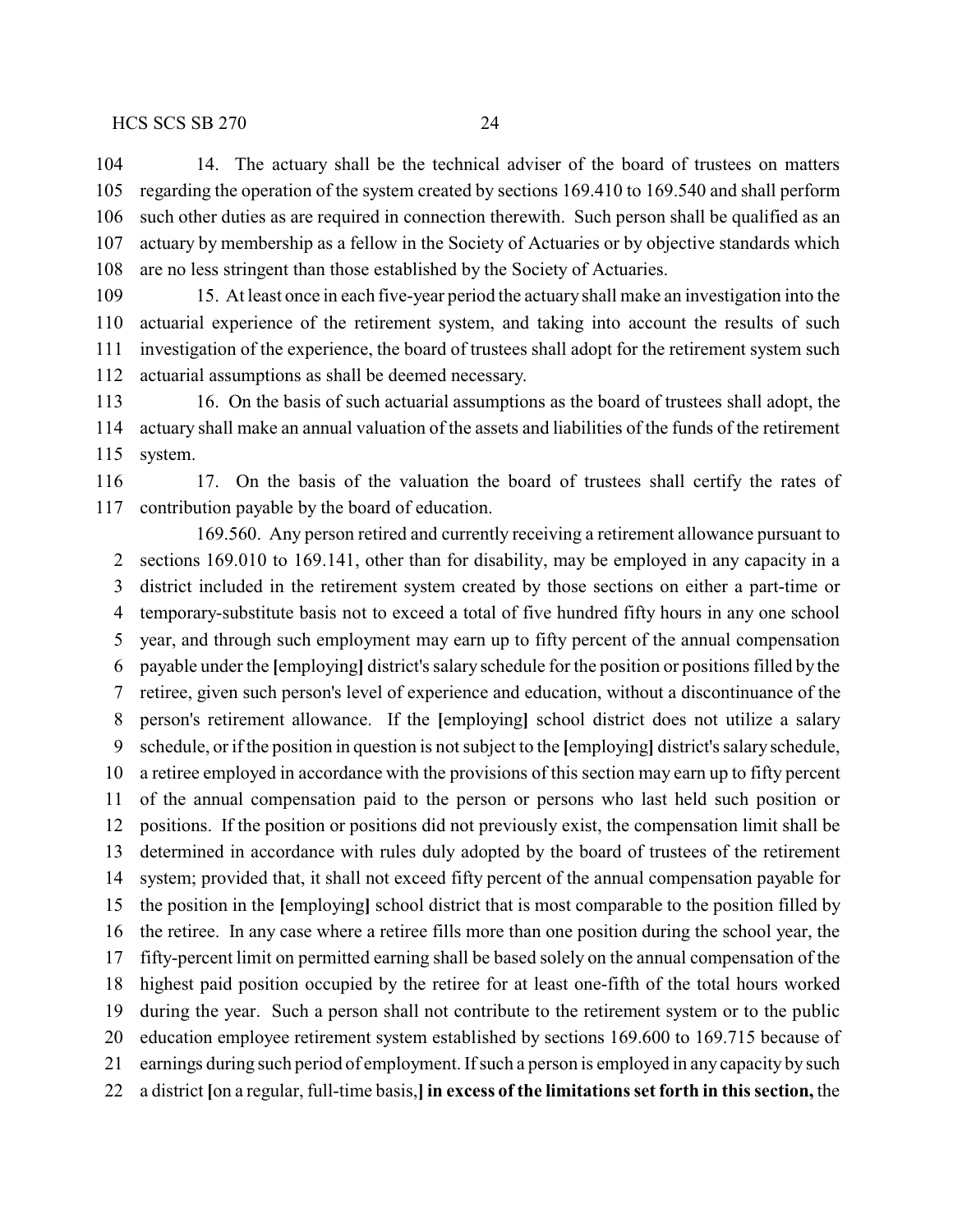person shall not be eligible to receive the person's retirement allowance for any month during which the person is so employed**. In addition, such person [**and**]** shall contribute to the retirement system**, if the person satisfies the retirement system's membership eligibility requirements. In addition to the conditions set forth above, this section shall apply to any person retired and currently receiving a retirement allowance under sections 169.010 to 169.141, other than for disability, who is employed by a third party or is performing work as an independent contractor if such person is performing work in a district included in the retirement system as a temporary or long-term substitute teacher or in any other position that would normally require that person to be duly certificated under the laws governing the certification of teachers in Missouri if such person was employed by the district. The retirement system may require the district, the third-party employer, the independent contractor, and the retiree subject to this section to provide documentation showing compliance with this section. If such documentation is not provided, the retirement system may deem the retiree to have exceeded the limitations provided in this section**.

169.715. 1. Any person receiving a retirement allowance under sections 169.600 to 169.712, and who elected a reduced retirement allowance under subsection 4 of section 169.670 with his spouse as the nominated beneficiary, may nominate a successor beneficiaryunder either of the following circumstances:

 (1) If the nominated beneficiary precedes the retired person in death, the retired person may, upon remarriage, nominate the new spouse under the same option elected in the application for retirement;

 (2) If the marriage of the retired person and the nominated beneficiary is dissolved, and if the dissolution decree provides for sole retention by the retired person of all rights in the retirement allowance, the retired person may, upon remarriage, nominate the new spouse under the same option elected in the application for retirement.

 2. Any nomination of a successor beneficiary under subdivision (1) or (2) of subsection 1 of this section must be made in accordance with procedures established by the board of trustees, and must be filed within ninety days of May 6, 1993, or within **[**ninety days**] one year** of the remarriage, whichever later occurs. Upon receipt of a successor nomination filed in accordance with those procedures, the board shall adjust the retirement allowance to reflect actuarial considerations of that nomination as well as previous beneficiary and successor beneficiary nominations.

 **3. Any person receiving a retirement allowance under sections 169.600 to 169.715, and who elected a reduced retirement allowance under subsection 3 ofsection 169.670 with his or her spouse as the nominated beneficiary may have the retirement allowance**